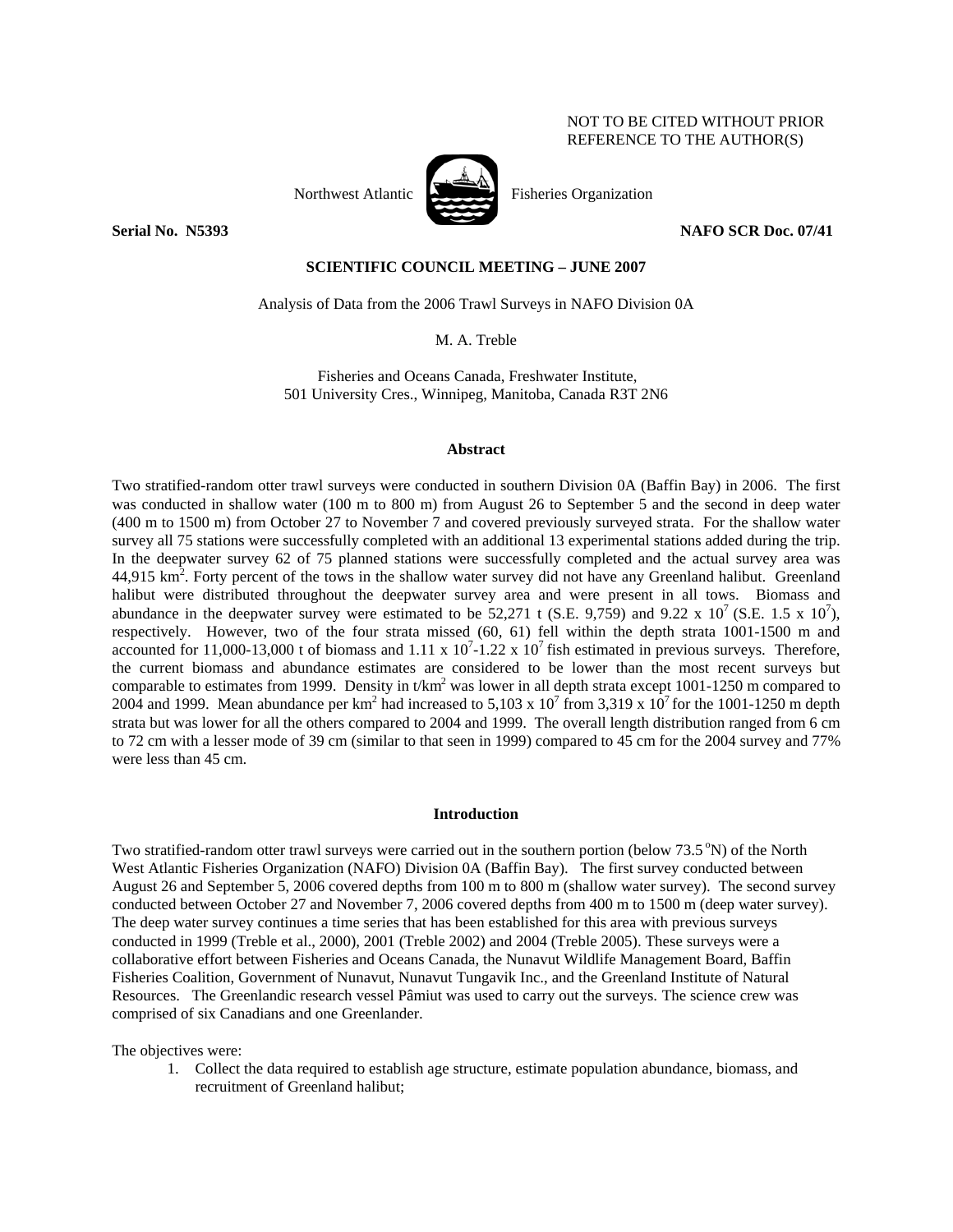- 2. Collect the data required to establish age structure, estimate population abundance, biomass, and recruitment of shrimp;
- 3. Record numbers caught and collect length and weight data on all other commercial species caught, to allow calculation of abundance, biomass, and size structure of these species;
- 4. Record numbers and collect weight data on all non-commercial species caught, to allow calculation of abundance and biomass of these species;
- 5. Collect additional data and biological samples as desired and as time permits (e.g. lengths for by-catch, maturity information, coral samples, other special requests);
- 6. Collect temperature data at each fishing station;
- 7. Collect oceanographic data at pre-determined standard stations.

### **Materials and Methods**

## **Stratification and Set Selection**

The stratification for the shallow water survey was not available at the time this report was prepared. Sets were allocated proportionally to stratum size. Survey coverage was approximately 1 set per 350 nm<sup>2</sup> with a minimum of 2 sets per stratum. A total of 75 stations were randomly selected from numbered units within each stratum using a buffered random design (Kingsley et al. 2004). An additional 13 experimental stations were fished during the trip.

The strata for the deepwater survey covering depths 400-1500 m is given in Table 1. This stratification scheme is also shown in Figure 1. The total area between 401 m and 1500 m encompassed by the strata in southern Div. 0A (to  $72^{\circ}$  N) is 49,834 km<sup>2</sup> (14,529 nm<sup>2</sup>). A re-stratification of stratum 24-34 and correction of errors in the area measurements for stratum 40-61 was carried out in 2004. Data from 1999 and 2001 were re-calculated according to the new information. Survey coverage was intended to be approximately 1 set per 750  $\text{km}^2$  (220 nm<sup>2</sup>) with a minimum of 2 sets per stratum. This coverage was similar to that used in the 1999, 2001 and 2004 surveys. A total of 75 stations were randomly selected from numbered units within each stratum, along with an additional 2 sets per stratum to be used as alternate fishing stations as necessary. The strata and stations were grouped by depth categories shown in Table 2.

### **Vessel and Gear**

The surveys were conducted by the M/Tr Pâmiut, a 722 GRT stern trawler measuring 53 m in length. A Cosmos shrimp trawl (Wieland and Bergström 2005) was used for the shallow water survey. Trawl doors were Injector International, measuring 7.5  $m^2$  and weighing 2800 kg.

An Alfredo III bottom otter trawl with rock hopper ground gear was used for the deep water survey. Mesh size was 140 mm with a 30 mm mesh liner in the cod end. Trawl doors were Injector International, measuring 7.5  $m<sup>2</sup>$  and weighing 2800 kg. These doors replaced the Greenland Perfect doors  $(9.25 \text{ m}^2 \text{ and } 2420 \text{ kg})$  in 2004. The average net height was 20 cm higher with the new doors but the overall net performance was not significantly different (95% level). Jørgensen (1998) contains more information about the trawl and gear. A Furuno based system mounted on the head rope measured net height and was used to determine bottom contact and the start/finish of each tow. Scanmar sensors measured the distance between the trawl doors. Wingspread, taken as the distance between the outer bobbins, was calculated as: distance between outer bobbins=10.122 + distance between trawl doors (m) x 0.142. This relationship was based on flume tank measurements of the trawl and rigging (Jørgensen 1998).

## **Oceanographic Sampling**

Star Oddi DST CTD© sensors (sensitive to within  $\pm 0.1^{\circ}$ C) mounted on one of the trawl doors provided bottom temperature data for most sets. All sensors used were inter-calibrated with a Seabird CTD (Conductivity-Temperature-Depth) system during the standard oceanographic transects. In the few cases where there was no data from the trawl door sensor temperature data from the trawl eye sensor was used.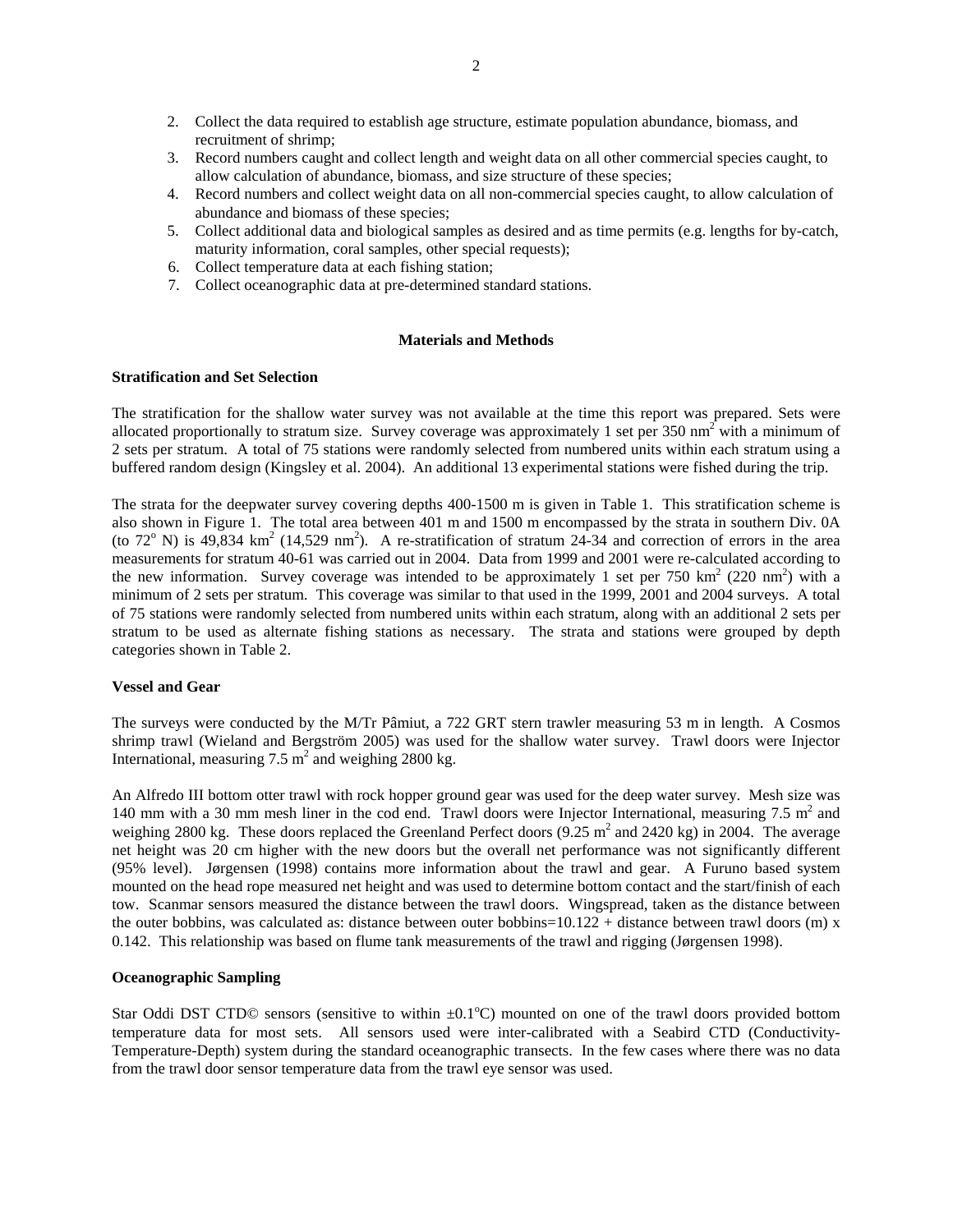3

A Seabird 19© CTD system equipped with a fluorometer was deployed at 5 to 6 stations on sections at Cape Christian and Broughton Island. Both sections were done during the shallow water survey and the Broughton Island section was repeated during the deepwater survey. Readings were taken to the bottom or within the top approx. 700 m of the water column.

## **Trawling Procedure**

Trawl duration for the shallow water survey was 15 minutes in duration at a towing speed of 2.5 knots. Trawling took place throughout a 24 hr period in order to maximize the ships time and complete the necessary tows.

For the deepwater survey the targeted tow duration was 30 minutes, however, tows down to 15 minutes in length were considered acceptable. Average towing speed was 3.0 knots. The towing speed used in the calculations for abundance and biomass was estimated from the start and end positions of the tow, or in a few cases from GPS observations (mean of records made every 5 minutes during the tow).

## **Biological Data Collection and Analysis**

In both surveys numbers and total weight caught were recorded on a set by set basis for each species. Detailed sampling was carried out on Greenland halibut and shrimp. For other commercial species (e.g. redfish, grenadiers, skates) sexed length measurements were collected. Lengths were measured to the lowest 1 cm total length (0.5 cm pre anal fin length for grenadiers) using a standard meter board. Large catches of either Greenland halibut or shrimp were sub-sampled. Sub-samples of Greenland halibut were comprised of at least 200 fish. Adjustments were made during analysis to estimate total number caught in each case.

Greenland halibut sampling consisted of a visual assessment of maturity for all individuals based on maturity stages described in Riget and Boje 1989. For each sampled fish the whole weight was recorded at sea using an electronic balance. Otoliths for age determination were collected, 10 per 1 cm length group per sex.

Research on age determination methods for Greenland halibut is on-going so the otolith samples were not analyzed.

Various species from the catch were collected or had tissue samples taken for use by other researchers within DFO, the University of Dalhousie, Woods Hole Oceanographic Institute (USA) and ANFACO-CECOPESCA (Spain).

## **Biomass and Abundance Indices**

For the deepwater survey the swept area method was used in the estimation of biomass and abundance for Greenland halibut: Swept area=wingspread (m) x trawl time (min) x trawl speed (kn/hr) x 1.852/6x10<sup>4</sup>. Abundance and biomass were calculated for each set and standardized to 1 sq km:

Abundance (no./sq. km)=catch (no.)/sweptarea (sq km) Biomass (tons/sq km)=catch (kgs)/swept area (sq km)/1000.

Mean and standard error for abundance and biomass were calculated for each depth category. An estimate of total abundance and biomass was then calculated for each depth strata (mean x area surveyed within each depth strata (sq km)) as well as over all depths. Standard error values were also calculated for the overall total.

Abundance at length was calculated for each depth category (standardized to  $km^2$  and weighted by tow), and a total abundance at each length (weighted by the strata area), was calculated (mean number/sq.km. x area surveyed within each depth strata (sq km)). The sum across all lengths and depth strata was calculated and compared to the overall abundance value determined above to ensure they were equal.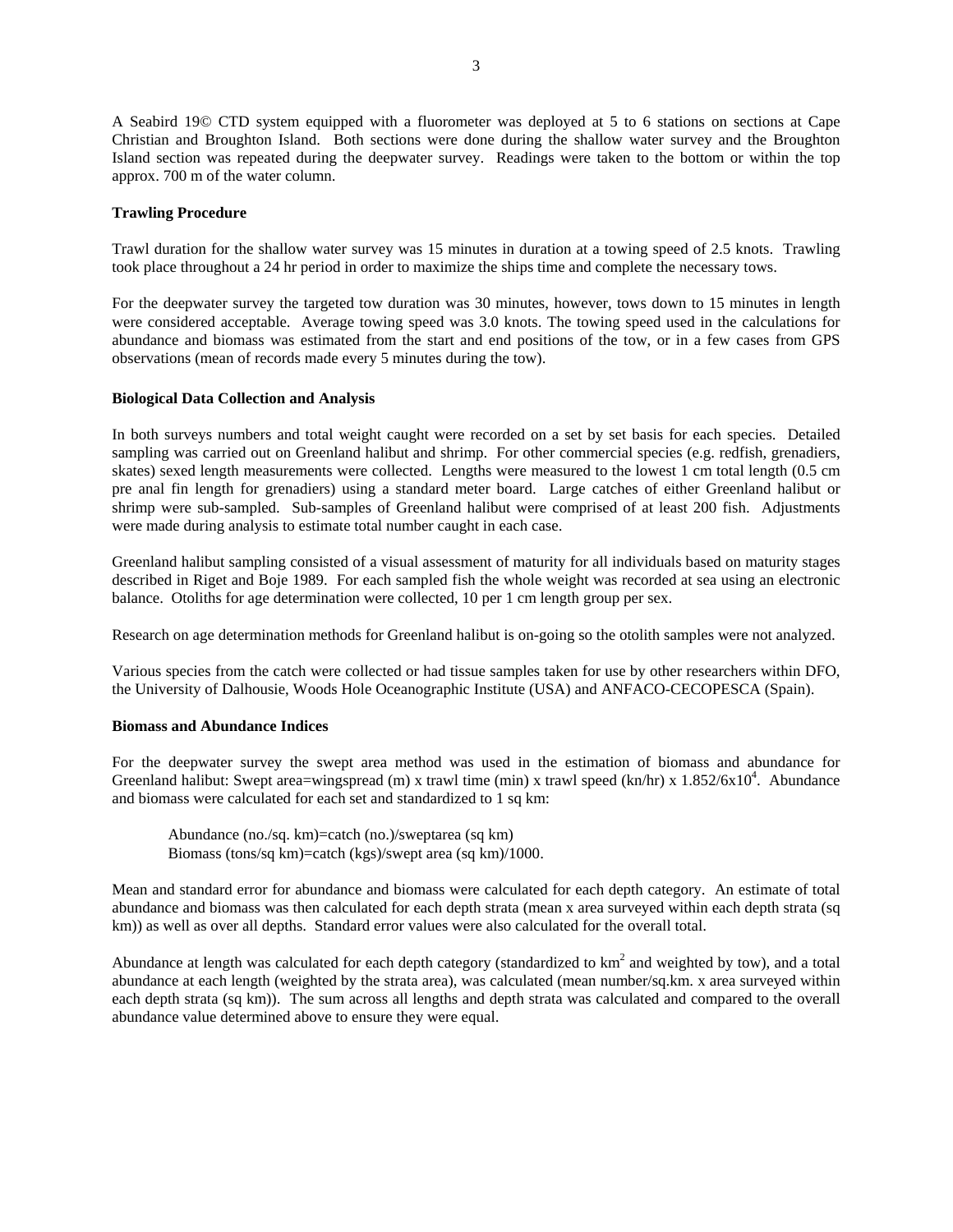#### **Results and Discussion**

Mean near bottom temperatures throughout the 400 m to 1500 m depths varied from 1.5  $\rm{°C}$  to 0.4  $\rm{°C}$  in 2006 (Table 3). The majority of tows  $(85.5%)$  had temperatures less than or equal to 2.0 °C (Table 4b). Mean bottom temperatures showed a declining trend with depth. Temperatures below 750 m had increased slightly compared to previous years (Table 3). Results from the 100 m to 800 m depths survey and the oceanographic sections can be found in Treble and Siferd (2007).

For the shallow water survey all 75 stations were successfully completed with an additional 13 experimental stations added during the trip (Table 2). There was a trawl eye malfunction on one of these tows therefore sweptarea could not be calculated and only 88 tows were included in the plots of catch and length distribution.

In the deepwater survey 62 of 75 planned stations were successfully completed (Table 2) and the actual survey area was  $44,915 \text{ km}^2$  (Table 5 and 6). This compares to  $44,484 \text{ km}^2$ ,  $40,475 \text{ km}^2$  and  $44,580 \text{ km}^2$  in 2004, 2001 and 1999, respectively. There was better coverage in the shallow strata compared to previous years but coverage was missing or reduced in strata from depth categories 1001-1500 m. Stratum numbers that were missed in 2006 were 56 (401-500 m), 57 (501-750 m), 60 (1001-1250 m) and 61 (1251-1500 m). Three stratum had only 1 tow, 31 (1001-1250 m), 32 (1251-1500 m) and 59 (751-1000 m).

Catches of most species other than Greenland halibut were small in number and so detailed analysis of these species is not presented here. In total 86 species or groups of species were caught during the first survey in 100 m to 800 m depths and 52 were caught during the second survey in 400 m to 1500 m depths. This includes several species of shrimp and invertebrates (Appendix 1 and 2).

### **Greenland Halibut**

Forty percent (35) of the tows in the shallow water survey did not have any Greenland halibut (Figure 2). Catch numbers varied from 1-276 and catch weight from 0.01-96.85 kg (Table 4a). No further analysis was conducted on this data.

Greenland halibut were distributed throughout the deepwater survey area and were present in all tows (Figure 3 and Table 4b). Catch numbers varied from 7-1098 and catch weight from 1.9-733 kg (Table 4b). Catch distribution for years 1999, 2001, 2004 and 2006 are shown in Figures 4 and 5.

The 2006 estimate of biomass for the deepwater survey area is 52,271 t (S.E. 9,759) (Table 5). This compares to 86,176 t in 2004, 81,002 t in 2001 and 68,760 t in 1999. However, two of the four strata missed (60, 61) fell within the depths 1001-1500 m and accounted for 11,000-13,000 t of biomass in previous surveys. Therefore, the current estimate is considered to be lower than the most recent surveys but comparable to the estimate from 1999. Biomass estimates in the 501-750 m and 751-1000 m depth strata are lower compared to previous years while estimates for 401-500 m and 1001-1250 m are similar.

In 2004 there were 5 stratum missed but they were all at depths below 750 m and likely contained little biomass. In 2001 eight strata were missed (Treble 2002) but only one was likely to contain substantial biomass (stratum 61, 1251-1500 contained 11,339 t in 1999). There were 4 stratum missed in 1999, all below 750 m.

Mean biomass or density was highest (1.2 to 3.5 t/sq km) within the 751 to 1000 m depth strata as was the case in previous surveys (Table 6). Density was lower in all depth strata except 1001-1250 m compared to 2004 and 1999. Both density and biomass for the 1251-1500 m depth strata were at levels similar to that for 2001, this likely reflects the fact that strata 61 was missed in both the 2001 and 2006 surveys.

Abundance for the 2006 survey is estimated at 9.22 x  $10^7$  (S.E. 1.5 x  $10^7$ ) (Table 6) a decline compared to previous years  $(1.11 \times 10^8$  in 2004,  $1.19 \times 10^8$  t in 1999 and 2001). However, two of the four strata missed  $(60, 61)$  fell within the depths 1001-1500 m and accounted for 1.11 x  $10^7$ -1.22 x  $10^7$  in previous surveys. Therefore, the current estimate is considered to be comparable to previous years.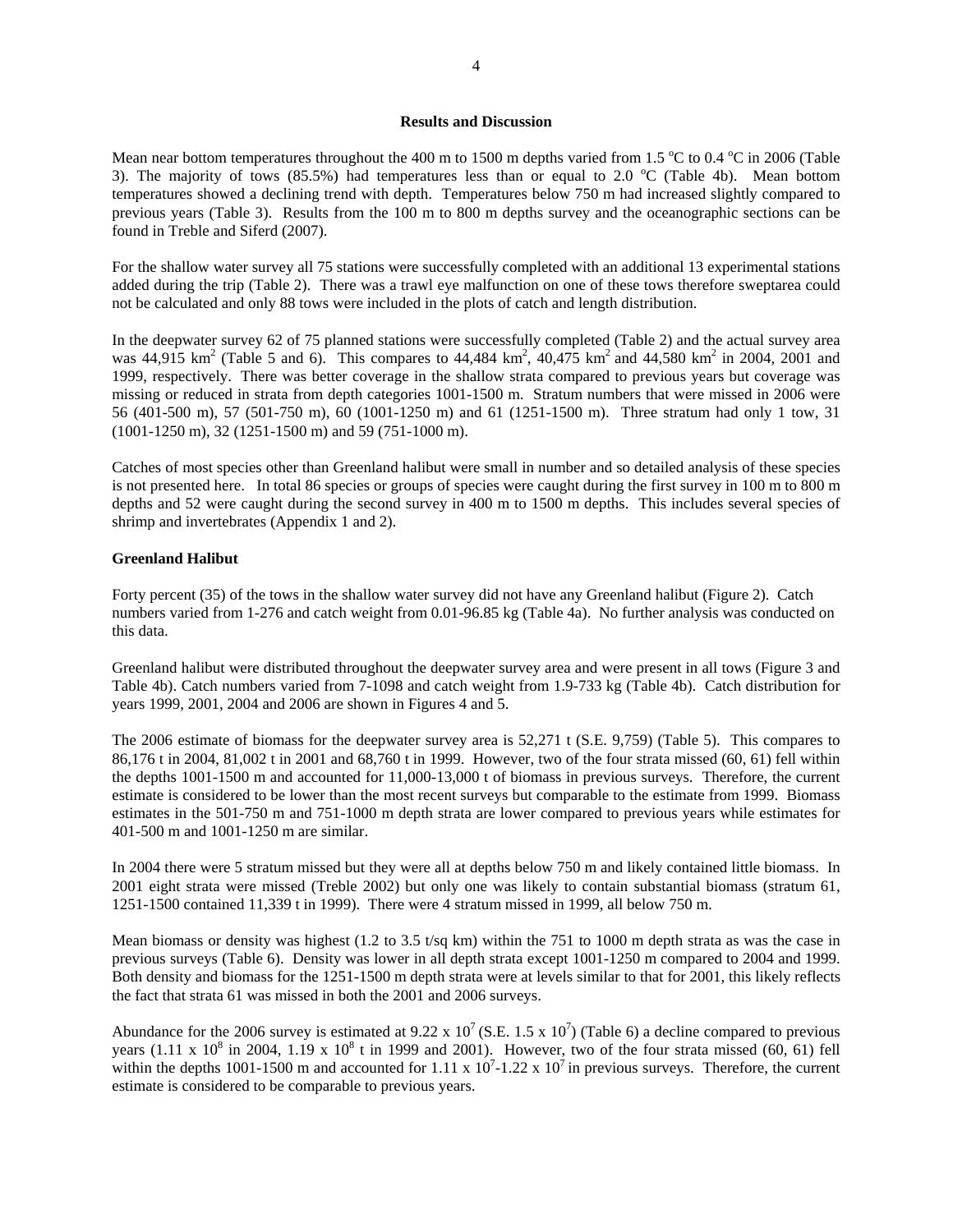A decline in abundance was noted in depth strata 1251-1500 m where strata 61 had been missed but there was also a decline in shallower depth strata not affected by missing tows. The 1001-1250 m depth strata was an exception where abundance increased despite a slight decrease in biomass suggesting a greater number of smaller fish at these depths compared to 2004. Mean abundance per sq km had increased to  $5,103 \times 10^7$  from 3,319 x 10<sup>7</sup> for the 1001-1250 m depth strata but was lower for all the others compared to 2004 and 1999 (Table 7).

Length frequency distributions by depth strata for the deepwater survey are given in Figure 6. The number of fish at larger length classes increases with depth. The length distributions for both depth strata 401-500 m and 501-750 have modes of 21 cm and are skewed to the right. The mode increased to 36 cm for depths 751-1000 m and 39 cm for 1001-1250 m. The length distribution for the 1250-1500 m depth strata had a flat top stretching over lengths 39- 54 cm.

 The overall length distribution adjusted for survey area ranged from 6 cm to 72 cm with a lesser mode of 39 cm (similar to that seen in 1999) compared to 45 cm for the 2004 survey (Table 7 and Figure 7).

Note that the 1999 total abundance by length class in Table 7 does not match the overall abundance calculated for 1999 shown in Table 6 but it is reasonably close. The 1999 length frequency data were in a different format so the SAS© programs used in subsequent years for biomass, abundance and length frequency calculations could not be applied. Instead the Excel© spreadsheet program was used and so the difference observed could be due to rounding or errors in performing the Excel calculations.

The percentage of fish <45 cm was 77.0%, similar to the 1999 level and greater than the 2004 (57%) and 2001 (68%) estimates (Table 9). In contrast the percentage of fish =<35cm was lowest in 2001 at 15.7% increasing to 21.1% in 2004 and returning to 1999 levels (34%) in 2006 (Table 7). The observed trends in abundance may reflect the passing of the abundant 1995 year class through the population and increased influence of more recent good year classes (e.g. 1999 and 2000) (see Sünksen and Jørgensen 2007, Figure 4b for an offshore recruitment index).

Length frequency distributions for the shallow water survey were estimated for depth strata 301-400 m, 401-600 m and 601-800 m (Figure 8). There were no Greenland halibut caught in the 101-200 m depth strata and only a few in the 201-300 m strata. There was only a small abundance of Greenland halibut in the 301-400 m depth strata with no distinct mode. The Cosmos trawl may be more efficient at catching young Greenland halibut compared to the Alfredo trawl as frequency was greater across a wider distribution of lengths at comparable depth strata. The distribution was bi-modal (24 cm and 33 cm) for the 401-600 m depth strata and multi-modal (18-21 cm, 27 cm, 33 cm and 39 cm) for the 601-800 m depth strata (Figure 8).

### **Acknowledgements**

This work could not have been conducted without the financial support provided by Fisheries and Oceans Canada, the Nunavut Wildlife Management Board, Baffin Fisheries Coalition, Government of Nunavut and Nunavut Tungavik Inc. Tim Siferd was the Biologist-in-charge on the surveys and was supported by technicians from Fisheries and Oceans and Greenland Institute of Natural Resources science staff and ships crew. Michael Rosing provided training and assistance with the new database system and Ole Jørgensen provided revised SAS programs to facilitate data analysis.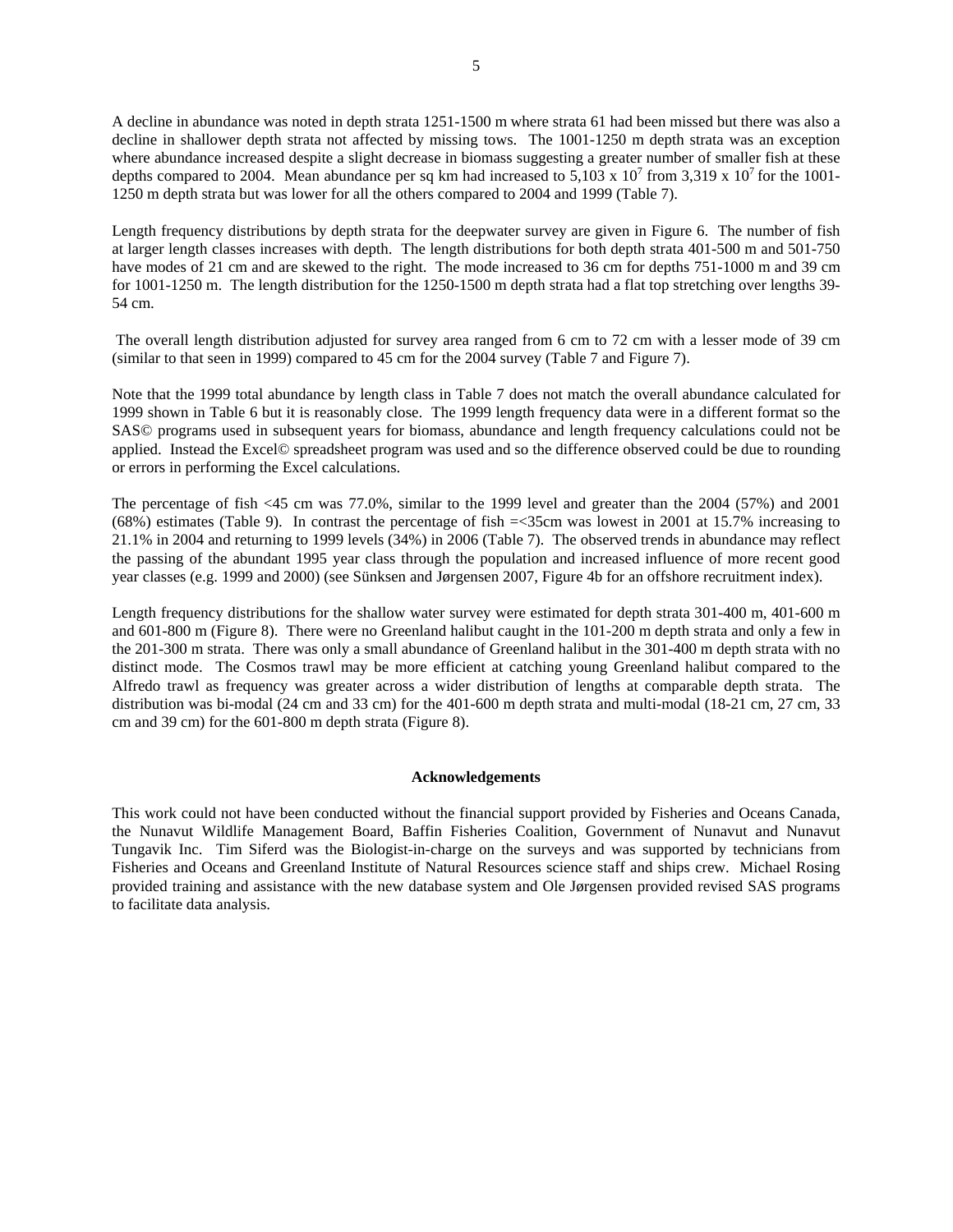#### **References**

- JØRGENSEN, O. A. 1998. Survey for Greenland halibut in NAFO Division 1C-1D. NAFO SCR Doc. 98/25. Serial No. N3010, 26 pp.
- KINGSLEY, M.C.S., KANNEWORFF, P. AND CARLSSON, D.M. 2004. Buffered random sampling: a sequential inhibited spatial point process applied to sampling in trawl survey for northern shrimp *Pandalus borealis* in West Greenland waters. ICES J. Mar. Sci. 61:12-24.
- RIGET, F., BOJE, J. 1989. Fishery and some biological aspects of Greenland halibut (*Reinhardtius hippoglossoides*) in West Greenland waters. NAFO Sci. Con. Studies 13:41-52.
- SÜNKSEN, K. and JØRGENSEN, O. A. 2007. Biomass and abundance of demersal fish stocks off West Greenland estimated from the Greenland shrimp survey, 1988-2006. NAFO SCR Doc. 07/28. Serial No. N5380, 31 pp.
- TREBLE, M. A. 2002. Analysis of data from the 2001 trawl survey in NAFO Subarea 0. NAFO SCR Doc. 02/46.
- TREBLE, M. A. 2005. Analysis of data from the 2004 trawl survey in NAFO Division 0A. NAFO SCR Doc. 05/56.
- TREBLE, M. A., BRODIE, W. B., BOWERING, W. R. and O. A. JORGENSEN. 2000. Analysis of data from a trawl survey in NAFO Division 0A, 1999. NAFO SCR Doc. 00/31, Ser. No. N4260, 19 pp.
- TREBLE, M. A., SIFERD, T. and COLBOURNE, E. 2007. Oceanographic data from from NAFO Subarea 0 and Division 2G Collected during fisheries surveys conducted in 2005 and 2006. NAFO SCR Doc. 05/44, 7 pp.
- WIELAND, K. and BERGSTRÖM, B. 2005. Results of the Greenland bottom trawl survey for northern shrimp (*Pandalus borealis*) off West Greenland (NAFO Subarea 1 and Division 0A), 1988-2005. NAFO SCR Doc. 05/74.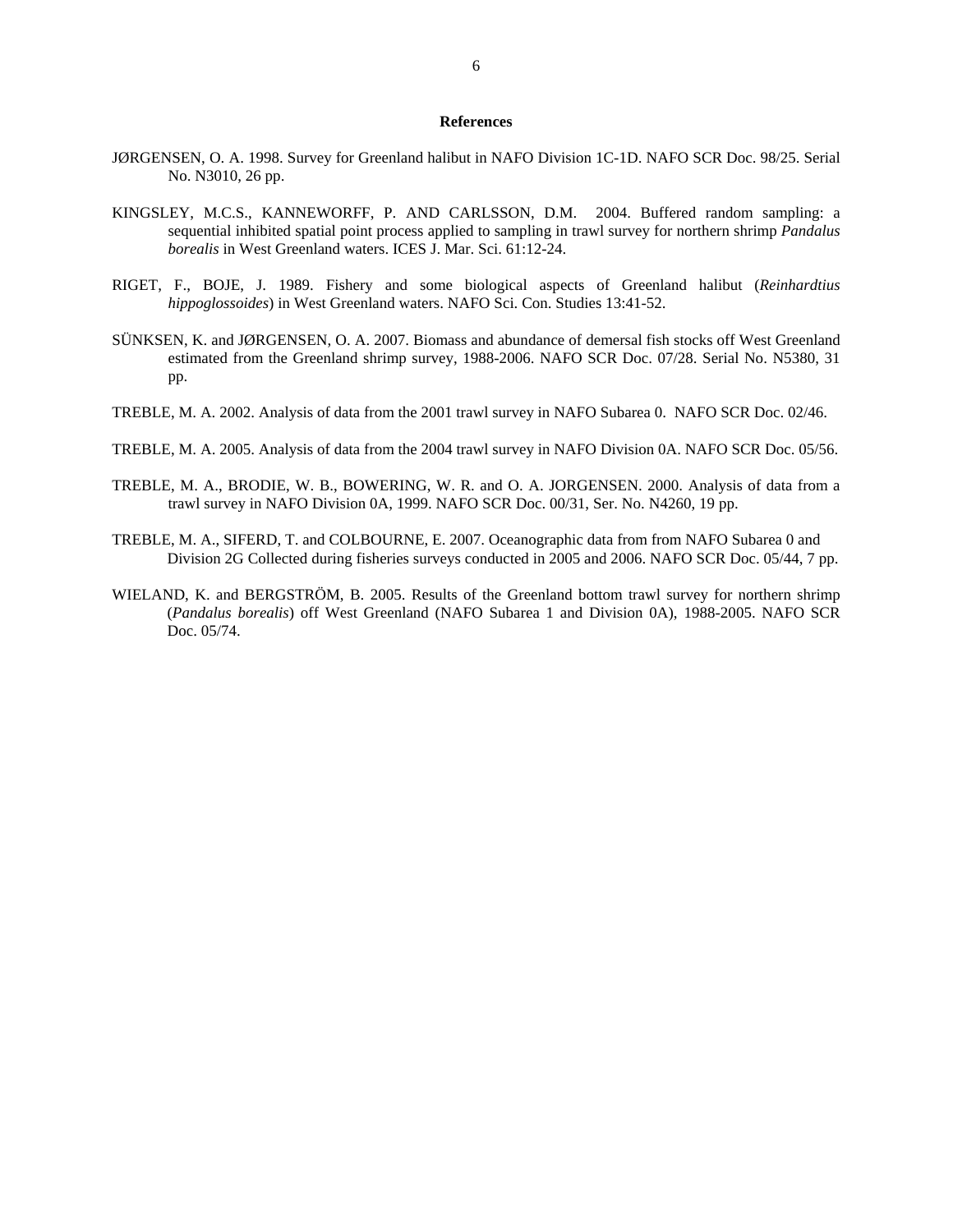|                                                             |             |       |         | Depth     |  |
|-------------------------------------------------------------|-------------|-------|---------|-----------|--|
| Stratum                                                     | Sq. N Miles | Units | Sq. Km. | (m)       |  |
| First roughed out by hand in 1986 and corrected in May 2004 |             |       |         |           |  |
| 024                                                         | 281         | 90    | 963.8   | 401-500   |  |
| 025                                                         | 1527        | 510   | 5237.6  | 501-750   |  |
| 030                                                         | 1004        | 330   | 3443.7  | 751-1000  |  |
| 031                                                         | 832         | 280   | 2853.8  | 1001-1250 |  |
| 032                                                         | 391         | 130   | 1341.1  | 1251-1500 |  |
| 033                                                         | 305         | 100   | 1046.2  | 501-750   |  |
| 034                                                         | 156         | 50    | 535.1   | 401-500   |  |
|                                                             | 4,496       |       | 15,421  |           |  |
| First done in March 1999 and corrected in May 2004          |             |       |         |           |  |
| 040                                                         | 1296        | 480   | 4445.3  | 1251-1500 |  |
| 041                                                         | 546         | 200   | 1872.8  | 1001-1250 |  |
| 042                                                         | 443         | 160   | 1519.5  | 751-1000  |  |
| 043                                                         | 472         | 170   | 1619.0  | 501-750   |  |
| 044                                                         | 289         | 110   | 991.3   | 401-500   |  |
| 045                                                         | 268         | 100   | 919.2   | 501-750   |  |
| 046                                                         | 281         | 110   | 963.8   | 751-1000  |  |
| 047                                                         | 686         | 250   | 2353.0  | 1001-1250 |  |
| 048                                                         | 653         | 240   | 2240.0  | 1251-1500 |  |
| 049                                                         | 547         | 200   | 1876.2  | 1251-1500 |  |
| 050                                                         | 491         | 190   | 1684.1  | 1001-1250 |  |
| 051                                                         | 437         | 160   | 1499.0  | 751-1000  |  |
| 052                                                         | 477         | 180   | 1636.1  | 501-750   |  |
| 053                                                         | 214         | 80    | 734.0   | 401-500   |  |
| 054                                                         | 649         | 240   | 2226.1  | 501-750   |  |
| 055                                                         | 253         | 100   | 867.8   | 401-500   |  |
| 056                                                         | 125         | 60    | 428.8   | 401-500   |  |
| 057                                                         | 416         | 190   | 1426.9  | 501-750   |  |
| 058                                                         | 220         | 100   | 754.6   | 501-750   |  |
| 059                                                         | 377         | 170   | 1293.1  | 751-1000  |  |
| 060                                                         | 422         | 190   | 1447.5  | 1001-1250 |  |
| 061                                                         | 471         | 210   | 1615.5  | 1251-1500 |  |
|                                                             | 10,033      |       | 34,413  |           |  |
| <b>TOTAL</b>                                                | 14,529      |       | 49,834  |           |  |

Table 1. Stratification scheme for Southern Division 0A. A conversion factor of 3.430 was used to calculate square kilometres from square nautical miles.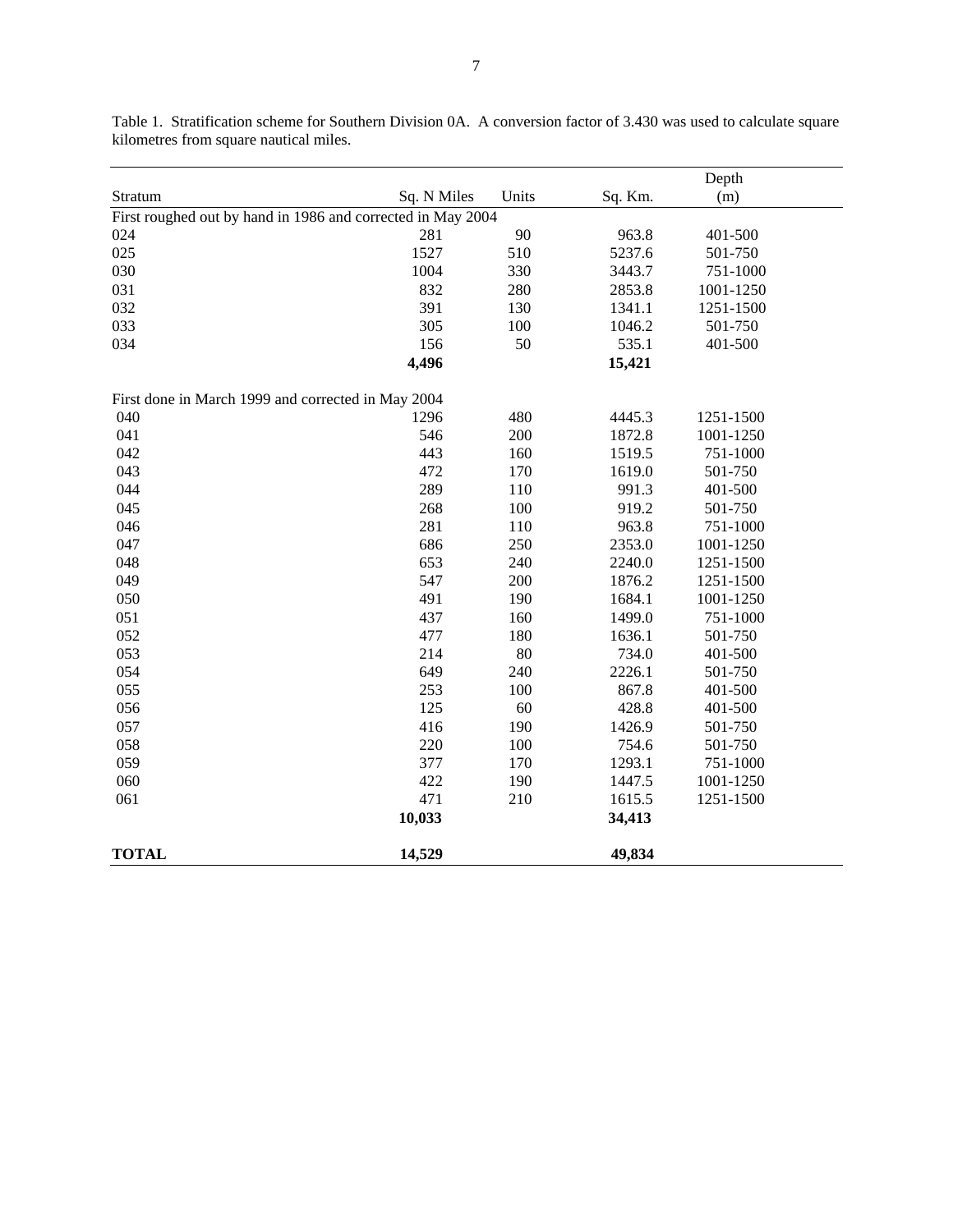| <b>NAFO</b><br>Division | Depth Stratum<br>(m) | 401-500 | 501-750 | 751-1000 | $1001 -$<br>1250 | 1251-<br>1500 | Total   |
|-------------------------|----------------------|---------|---------|----------|------------------|---------------|---------|
| 0A<br>$400m -$          | Area (sq. km)        | 4521    | 14866   | 8719     | 10211            | 11518         | 49835   |
| 1500m                   | Hauls                | 10(12)  | 20(22)  | 12(13)   | 8 (13)           | l 2 (15)      | 62 (75) |

Table 2. Area of depth strata for 2006 Division 0A survey with the number of successful hauls and number planned in ( ).

Table 3. Mean temperature and S.E. in ( ) by depth stratum for NAFO Division 0A.

| <b>NAFO</b> | Depth Stratum (m) |           |           |           |           |  |  |  |  |
|-------------|-------------------|-----------|-----------|-----------|-----------|--|--|--|--|
| Division 0A | 401-500           | 501-750   | 751-1000  | 1001-1250 | 1251-1500 |  |  |  |  |
| South-1999  | 1.6(0.50)         | 1.4(0.16) | 1.0(0.03) | 0.6(0.05) | 0.1(0.04) |  |  |  |  |
| 2001        | 0.7(0.10)         | 1.5(0.22) | 0.9(0.07) | 0.7(0.05) | 0.2(0.05) |  |  |  |  |
| 2004        | 1.3(0.21)         | 1.5(0.25) | 1.0(0.05) | 0.6(0.05) | 0.1(0.04) |  |  |  |  |
| 2006        | 1.5(0.34)         | 1.4(0.12) | 1.3(0.09) | 0.9(0.08) | 0.4(0.25) |  |  |  |  |

 $\overline{a}$ 

Table 4a. Catch weight and numbers (not standardised to kg/km<sup>2</sup>) of Greenland halibut, by haul for the 2006 survey of Division 0A depths 400 m to 1500 m. Depth in m, swept area in km2 and bottom temperature in degrees celsius. EX denotes an experimental station added during the trip.

|                |        | Set            |       |     | Mean      | Sweptarea | Depth   | Temp.         | Time  | Greenland halibut |       |
|----------------|--------|----------------|-------|-----|-----------|-----------|---------|---------------|-------|-------------------|-------|
| Trip           | Gear   | No.            | Month | Day | Depth (m) | (sq. km)  | Stratum | $(^{\circ}C)$ | (UTC) | Number            | Kg    |
| 5              | Cosmos | 1              | 8     | 26  | 637.0     | 0.02992   | 800     | 1.27          | 1:24  | 120               | 19.80 |
| 5              | Cosmos | $\overline{2}$ | 8     | 26  | 482.0     | 0.02914   | 600     | 1.29          | 6:21  | 157               | 27.35 |
| 5              | Cosmos | 3              | 8     | 26  | 172.5     | 0.02661   | 200     | $-1.5$        | 9:43  | 0                 | 0.00  |
| 5              | Cosmos | 4              | 8     | 26  | 461.0     | 0.03520   | 600     | 1.17          | 12:01 | 139               | 40.85 |
| 5              | Cosmos | 5              | 8     | 26  | 149.5     | 0.02818   | 200     | $-1.54$       | 14:06 | 0                 | 0.00  |
| 5              | Cosmos | 6              | 8     | 26  | 381.5     | 0.03501   | 400     | 0.25          | 15:33 | 10                | 4.53  |
| 5              | Cosmos | 7              | 8     | 26  | 553.5     | 0.03437   | 600     | 1.37          | 17:31 | 112               | 54.15 |
| 5              | Cosmos | 8              | 8     | 26  | 288.0     | 0.03049   | 300     | $-0.91$       | 19:55 | 1                 | 0.01  |
| 5              | Cosmos | 9              | 8     | 26  | 119.5     | 0.02545   | 200     | $-1.7$        | 21:44 | 0                 | 0.00  |
| 5              | Cosmos | 10             | 8     | 26  | 377.5     | 0.03169   | 400     | 0.03          | 23:43 | 17                | 8.15  |
| 5              | Cosmos | 12             | 8     | 27  | 233.5     | 0.02884   | 300     | $-1.5$        | 4:16  | 0                 | 0.00  |
| $\overline{5}$ | Cosmos | 13             | 8     | 27  | 139.0     | 0.02239   | 200     | $-1.68$       | 8:10  | 0                 | 0.00  |
| 5              | Cosmos | 14             | 8     | 27  | 187.0     | 0.02548   | 200     | $-1.58$       | 10:37 | 0                 | 0.00  |
| 5              | Cosmos | 15             | 8     | 27  | 252.0     | 0.02655   | 300     | $-1.37$       | 12:45 | 0                 | 0.00  |
| 5              | Cosmos | 16             | 8     | 27  | 265.0     | 0.02933   | 300     | $-1.16$       | 16:26 | 0                 | 0.00  |
| 5              | Cosmos | 17             | 8     | 27  | 468.5     | 0.03368   | 600     | 0.8           | 21:59 | 27                | 10.65 |
| 5              | Cosmos | 18             | 8     | 28  | 617.0     | 0.03490   | 800     | 1.15          | 0:49  | 71                | 23.20 |
| 5              | Cosmos | 19             | 8     | 28  | 641.5     | 0.03265   | 800     | 1.21          | 6:02  | 56                | 20.70 |
| 5              | Cosmos | 20             | 8     | 28  | 700.5     | 0.03759   | 800     | 1.2           | 8:49  | 53                | 32.30 |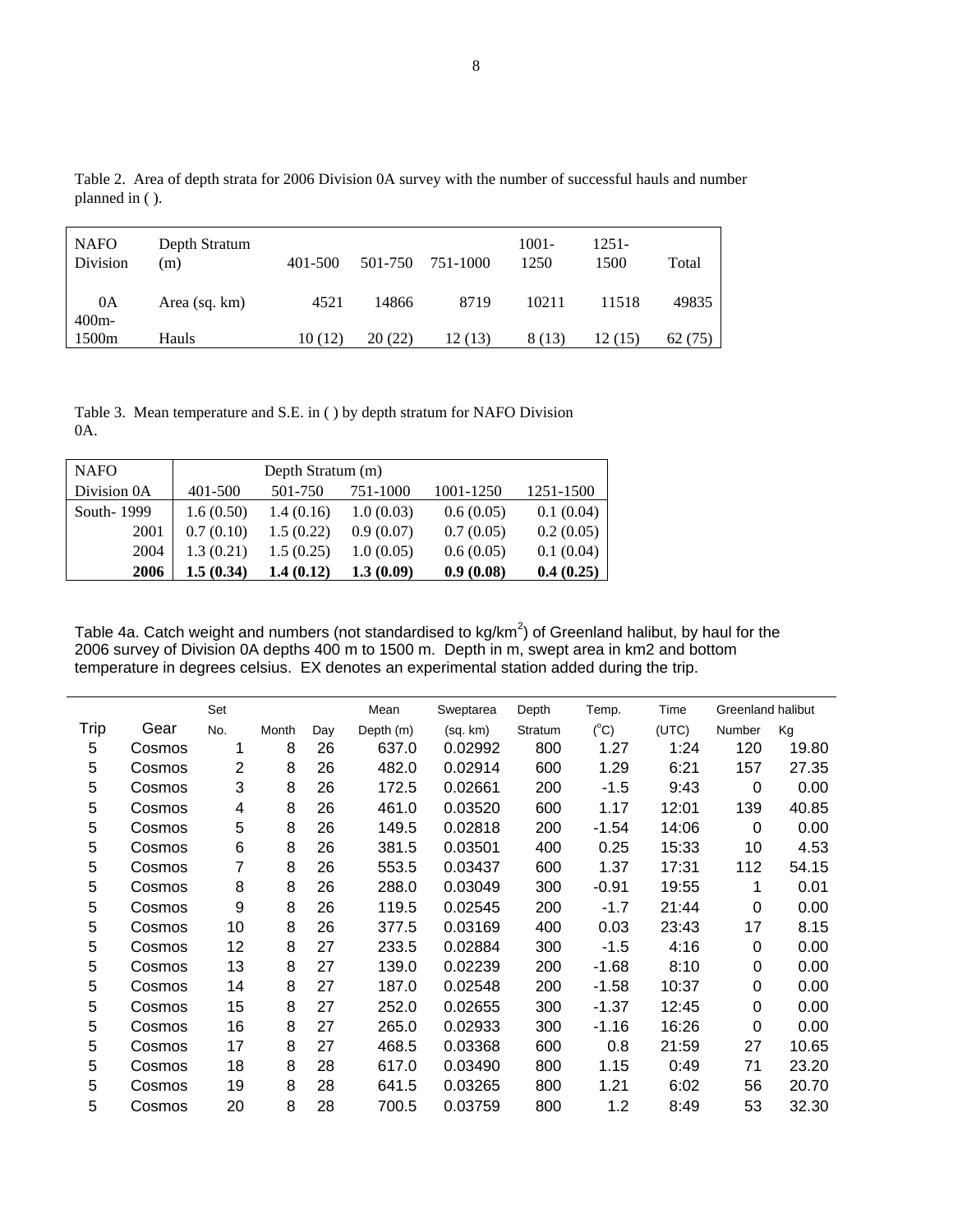| 5          | Cosmos | 21  | 8 | 28                      | 473.5 | 0.03277 | 600 | 1.03    | 10:46 | 61                      | 32.30  |
|------------|--------|-----|---|-------------------------|-------|---------|-----|---------|-------|-------------------------|--------|
| 5          | Cosmos | 22  | 8 | 28                      | 103.0 | 0.02158 | 200 | $-1.75$ | 12:24 | 0                       | 0.00   |
| 5          | Cosmos | 23  | 8 | 28                      | 149.5 | 0.02664 | 200 | $-1.72$ | 15:48 | 0                       | 0.00   |
| 5          | Cosmos | 24  | 8 | 28                      | 148.5 | 0.02772 | 200 | $-1.74$ | 17:56 | 0                       | 0.00   |
| 5          | Cosmos | 25  | 8 | 28                      | 131.5 | 0.02733 | 200 | $-1.72$ | 20:24 | 0                       | 0.00   |
| 5          | Cosmos | 26  | 8 | 28                      | 126.0 | 0.02513 | 200 | $-1.75$ | 22:17 | 0                       | 0.00   |
| 5          | Cosmos | 27  | 8 | 28                      | 110.5 | 0.02700 | 200 | $-1.76$ | 23:59 | 0                       | 0.00   |
| 5          | Cosmos | 28  | 8 | 29                      | 150.5 | 0.02540 | 200 | $-1.74$ | 3:01  | 0                       | 0.00   |
| 5          | Cosmos | 29  | 8 | 29                      | 175.0 | 0.02546 | 200 | $-1.69$ | 5:29  | 0                       | 0.00   |
| 5          | Cosmos | 30  | 8 | 29                      | 232.5 | 0.02993 | 300 | $-1.51$ | 6:59  | 0                       | 0.00   |
| 5          | Cosmos | 31  | 8 | 29                      | 245.0 | 0.03009 | 300 | $-1.49$ | 8:53  | 0                       | 0.00   |
| 5          | Cosmos | 32  | 8 | 29                      | 174.5 | 0.02929 | 200 | $-1.72$ | 14:16 | 0                       | 0.00   |
| 5          | Cosmos | 33  | 8 | 29                      | 556.0 | 0.03347 | 600 | 1.17    | 16:00 | 17                      | 7.45   |
| 5          | Cosmos | 34  | 8 | 29                      | 142.5 | 0.03032 | 200 | $-1.6$  | 17:54 | 0                       | 0.00   |
| 5          | Cosmos | 35  | 8 | 29                      | 215.0 | 0.02575 | 300 | $-1.54$ | 19:40 | 0                       | 0.00   |
| 5          | Cosmos | 36  | 8 | 29                      | 188.5 | 0.02932 | 200 | $-1.47$ | 21:23 | 0                       | 0.00   |
| 5          | Cosmos | 37  | 8 | 30                      | 549.5 | 0.03757 | 600 | 1       | 1:56  | 60                      | 30.95  |
| 5          | Cosmos | 38  | 8 | 30                      | 131.0 | 0.02683 | 200 | $-1.04$ | 5:20  | 0                       | 0.00   |
| 5          | Cosmos | 39  | 8 | 30                      | 312.5 | 0.03393 | 400 | $-0.54$ | 7:52  | 0                       | 0.00   |
| 5          | Cosmos | 40  | 8 | 30                      | 328.5 | 0.03154 | 400 | $-0.27$ | 10:06 | 1                       | 1.64   |
| 5          | Cosmos | 41  | 8 | 30                      | 777.5 | 0.03992 | 800 | 1.16    | 12:44 | 38                      | 29.15  |
| 5          | Cosmos | 42  | 8 | 30                      | 725.5 | 0.04085 | 800 | 1.2     | 19:31 | 161                     | 104.50 |
| 5          |        | 43  | 8 | 30                      | 154.0 | 0.02663 | 200 | $-1.75$ | 21:57 | 0                       | 0.00   |
| 5          | Cosmos | 44  | 8 | 31                      | 658.5 | 0.04000 | 800 | 1.11    | 0:07  | 81                      | 44.00  |
|            | Cosmos | 45  |   | 31                      | 235.5 | 0.03099 | 300 | 0.97    | 2:05  | 0                       | 0.00   |
| 5          | Cosmos | 46  | 8 | 31                      | 162.5 | 0.03178 |     | $-1.7$  | 3:44  |                         |        |
| 5          | Cosmos |     | 8 |                         |       |         | 200 |         |       | 0                       | 0.00   |
| 5          | Cosmos | 48  | 8 | 31                      | 177.0 | 0.02899 | 200 | $-1.7$  | 7:44  | 0                       | 0.00   |
| 5          | Cosmos | 54  | 8 | 31                      | 737.5 | 0.03845 | 800 | 0.9     | 15:41 | 37                      | 18.40  |
| 5          | Cosmos | 55  | 8 | 31                      | 414.0 | 0.03522 | 600 | 0.96    | 17:37 | 22                      | 9.00   |
| 5          | Cosmos | 56  | 8 | 31                      | 334.5 | 0.02984 | 400 | 0.24    | 20:00 | 3                       | 0.96   |
| 5          | Cosmos | 57  | 8 | 31                      | 354.0 | 0.03125 | 400 | 0.76    | 22:18 | 20                      | 14.40  |
| 5          | Cosmos | 58  | 9 | 1                       | 268.5 | 0.03278 | 300 | $-1.59$ | 0:10  | 0                       | 0.00   |
| 5          | Cosmos | 59  | 9 | 1                       | 533.5 | 0.04135 | 600 | 1.19    | 2:18  | 104                     | 57.20  |
| 5          | Cosmos | 60  | 9 | 1                       | 280.5 | 0.03115 | 300 | $-0.43$ | 4:25  | 1                       | 1.28   |
| 5          | Cosmos | 61  | 9 | 1                       | 672.5 | 0.03395 | 800 | 1.19    | 6:17  | 77                      | 52.65  |
| $\sqrt{5}$ | Cosmos | 62  | 9 | 1                       | 171.0 | 0.02786 | 200 | $-1.78$ | 9:16  | $\mathbf 0$             | 0.00   |
| 5          | Cosmos | 63  | 9 | 1                       | 546.5 | 0.03468 | 600 | 1.24    | 13:19 | 43                      | 28.55  |
| 5          | Cosmos | 64  | 9 | 1                       | 555.5 | 0.03299 | 600 | 1.23    | 15:09 | 30                      | 17.85  |
| 5          | Cosmos | 65  | 9 | 1                       | 537.0 | 0.03492 | 600 | 1.15    | 19:01 | 38                      | 18.70  |
| 5          | Cosmos | 66  | 9 | 1                       | 254.5 | 0.02911 | 300 | $-1.6$  | 21:00 | $\mathbf 0$             | 0.00   |
| 5          | Cosmos | 67  | 9 | 1                       | 473.0 | 0.03594 | 600 | 1.03    | 23:07 | 37                      | 18.25  |
| 5          | Cosmos | 68  | 9 | $\overline{c}$          | 352.0 | 0.03221 | 400 | 0.1     | 2:11  | 3                       | 1.41   |
| 5          | Cosmos | 69  | 9 | $\overline{\mathbf{c}}$ | 123.0 | 0.02678 | 200 | $-1.76$ | 3:42  | 0                       | 0.00   |
| 5          | Cosmos | 70E | 9 | $\overline{c}$          | 317.5 | 0.03341 | 400 | $-0.86$ | 5:11  | 8                       | 4.74   |
| 5          | Cosmos | 71E | 9 | $\overline{\mathbf{c}}$ | 409.0 |         | 600 | $-0.95$ | 9:57  | $\overline{\mathbf{4}}$ | 2.06   |
| 5          | Cosmos | 72  | 9 | $\overline{\mathbf{c}}$ | 239.5 | 0.03184 | 300 | $-1.35$ | 13:53 | 0                       | 0.00   |
| 5          | Cosmos | 73  | 9 | $\overline{\mathbf{c}}$ | 171.0 | 0.02853 | 200 | $-1.58$ | 16:18 | 0                       | 0.00   |
| 5          | Cosmos | 74E | 9 | 2                       | 496.5 | 0.03577 | 600 | 1.15    | 18:19 | 115                     | 54.20  |
| 5          | Cosmos | 75  | 9 | $\overline{c}$          | 361.0 | 0.03250 | 400 | 0.99    | 21:34 | $\overline{7}$          | 4.30   |
| 5          | Cosmos | 76E | 9 | 3                       | 589.5 | 0.03444 | 600 | 0.6     | 0:52  | 89                      | 38.25  |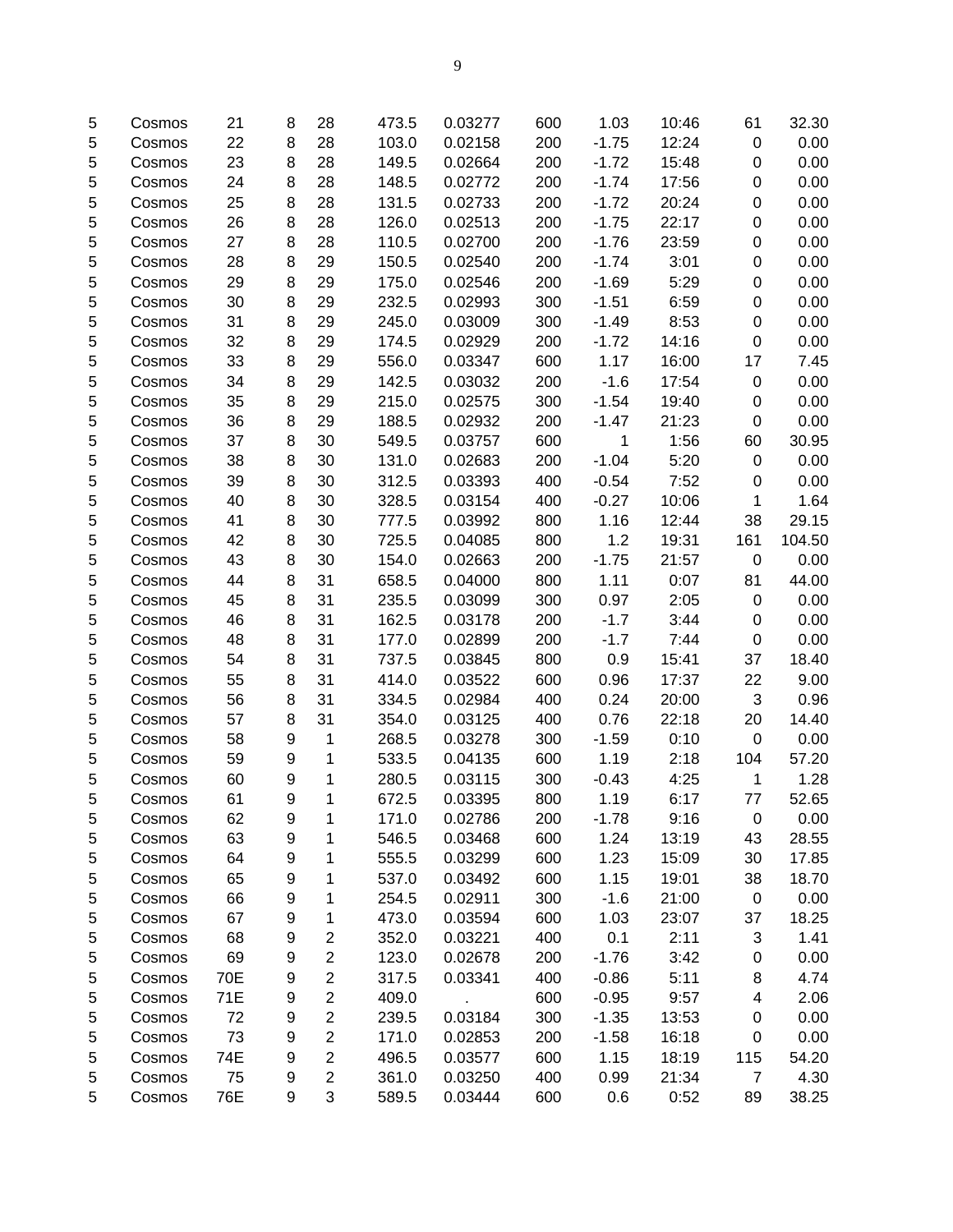| 5 | Cosmos | 77E  | 9 | 3 | 615.5 | 0.03501 | 800 | 0.6     | 3:07  | 67  | 20.25 |
|---|--------|------|---|---|-------|---------|-----|---------|-------|-----|-------|
| 5 | Cosmos | 78E  | 9 | 3 | 708.5 | 0.03651 | 800 | 0.6     | 5:39  | 190 | 66.35 |
| 5 | Cosmos | 85   | 9 | 3 | 483.0 | 0.03069 | 600 | 1.27    | 18:09 | 59  | 30.40 |
| 5 | Cosmos | 86E  | 9 | 3 | 349.0 | 0.03556 | 400 | $-1.26$ | 21:24 | 0   | 0.00  |
| 5 | Cosmos | 87   | 9 | 4 | 505.0 | 0.01543 | 600 | 0.9     | 0:47  | 247 | 96.85 |
| 5 | Cosmos | 88   | 9 | 4 | 572.5 | 0.03831 | 600 | 1.37    | 3:52  | 276 | 81.00 |
| 5 | Cosmos | 89   | 9 | 4 | 720.0 | 0.04016 | 800 | 1.27    | 6:12  | 126 | 64.30 |
| 5 | Cosmos | 90E  | 9 | 4 | 559.0 | 0.03487 | 600 | 1.37    | 9:01  | 175 | 68.15 |
| 5 | Cosmos | 91E  | 9 | 4 | 567.5 | 0.03665 | 600 | 1.37    | 12:33 | 143 | 38.50 |
| 5 | Cosmos | 92   | 9 | 4 | 771.5 | 0.03953 | 800 | 1.25    | 15:45 | 66  | 20.90 |
| 5 | Cosmos | 93   | 9 | 4 | 763.5 | 0.03893 | 800 | 1.25    | 17:48 | 51  | 38.94 |
| 5 | Cosmos | 94   | 9 | 4 | 699.5 | 0.03629 | 800 | 1.22    | 20:15 | 70  | 18.75 |
| 5 | Cosmos | 95   | 9 | 4 | 746.5 | 0.03329 | 800 | 1.2     | 22:28 | 51  | 23.60 |
| 5 | Cosmos | 96   | 9 | 5 | 641.0 | 0.03312 | 800 | 2.13    | 1:38  | 134 | 36.27 |
| 5 | Cosmos | 97   | 9 | 5 | 649.5 | 0.03328 | 800 | 2.38    | 4:34  | 159 | 35.10 |
| 5 | Cosmos | 98E  | 9 | 5 | 583.5 | 0.03830 | 600 | 2.74    | 6:36  | 167 | 21.75 |
| 5 | Cosmos | 99E  | 9 | 5 | 580.5 | 0.04004 | 600 | 2.66    | 8:58  | 49  | 18.45 |
| 5 | Cosmos | 100E | 9 | 5 | 575.5 | 0.03265 | 600 | 1.7     | 11:45 | 66  | 14.35 |
| 5 | Cosmos | 101E | 9 | 5 | 482.5 | 0.03446 | 600 | 1.75    | 14:58 | 93  | 12.90 |
| 5 | Cosmos | 102E | 9 | 5 | 540.5 | 0.03854 | 600 | 2.7     | 18:27 | 72  | 13.95 |

Table 4b. Catch weight and numbers (not standardised to kg/km<sup>2</sup>) of Greenland halibut, by haul for the 2006 survey of Division 0A depths 400 m to 1500 m. Depth in m, swept area in km2 and bottom temperature in degrees Celsius.

|      |         | Set            | Stratum |       |     | Mean<br>Depth | Sweptarea | Depth         | Temp.         | Time  | Greenland halibut |        |
|------|---------|----------------|---------|-------|-----|---------------|-----------|---------------|---------------|-------|-------------------|--------|
| Trip | Gear    | No.            | No.     | Month | Day | (m)           | (sq. km)  | <b>Strata</b> | $(^{\circ}C)$ | (UTC) | Number            | Kg     |
| 8    | Alfredo | $\overline{2}$ | 25      | 10    | 27  | 554.0         | 0.07534   | 750           | 2.08          | 19:35 | 28                | 20.60  |
| 8    | Alfredo | 3              | 25      | 10    | 27  | 635.0         | 0.07297   | 750           | 0.89          | 21:32 | 46                | 17.70  |
| 8    | Alfredo | 4              | 25      | 10    | 28  | 675.0         | 0.06858   | 750           | 1.75          | 0:32  | 59                | 30.75  |
| 8    | Alfredo | 5              | 30      | 10    | 28  | 787.0         | 0.07430   | 1000          | 1.39          | 4:48  | 40                | 24.85  |
| 8    | Alfredo | 6              | 25      | 10    | 28  | 675.5         | 0.07480   | 750           | 1.40          | 7:22  | 77                | 43.85  |
| 8    | Alfredo | 7              | 25      | 10    | 28  | 662.5         | 0.07928   | 750           | 1.38          | 9:02  | 73                | 30.70  |
| 8    | Alfredo | 8              | 24      | 10    | 28  | 440.5         | 0.08351   | 500           | 1.07          | 12:19 | 110               | 25.30  |
| 8    | Alfredo | 9              | 25      | 10    | 28  | 540.5         | 0.07943   | 750           | 1.20          | 15:57 | 27                | 13.60  |
| 8    | Alfredo | 10             | 24      | 10    | 28  | 431.5         | 0.07394   | 500           | 1.02          | 18:30 | 139               | 22.00  |
| 8    | Alfredo | 11             | 43      | 10    | 28  | 719.0         | 0.07233   | 750           | 1.33          | 21:39 | 66                | 24.75  |
| 8    | Alfredo | 12             | 44      | 10    | 29  | 455.0         | 0.07641   | 500           | 1.28          | 1:05  | 239               | 38.95  |
| 8    | Alfredo | 13             | 43      | 10    | 29  | 588.5         | 0.07251   | 750           | 1.33          | 3:24  | 187               | 36.05  |
| 8    | Alfredo | 14             | 41      | 10    | 29  | 1035.5        | 0.07688   | 1250          | 1.00          | 6:54  | 156               | 127.85 |
| 8    | Alfredo | 15             | 42      | 10    | 29  | 769.0         | 0.07718   | 1000          | 1.29          | 9:55  | 493.47            | 152.50 |
| 8    | Alfredo | 16             | 42      | 10    | 29  | 925.0         | 0.07821   | 1000          | 1.14          | 12:17 | 367.26            | 187.10 |
| 8    | Alfredo | 17             | 41      | 10    | 29  | 1052.5        | 0.08138   | 1250          | 0.76          | 14:07 | 432               | 312.75 |
| 8    | Alfredo | 18             | 46      | 10    | 29  | 991.0         | 0.06453   | 1000          | 0.85          | 18:18 | 228               | 116.50 |
| 8    | Alfredo | 20             | 46      | 10    | 30  | 881.0         | 0.07934   | 1000          | 1.20          | 0:00  | 192               | 75.05  |
| 8    | Alfredo | 21             | 47      | 10    | 30  | 1055.0        | 0.07720   | 1250          | 1.00          | 2:50  | 299.51            | 181.78 |
| 8    | Alfredo | 22             | 48      | 10    | 30  | 1367.0        | 0.07307   | 1500          | 0.09          | 6:11  | 35                | 36.10  |
| 8    | Alfredo | 23             | 48      | 10    | 30  | 1378.5        | 0.07613   | 1500          | $-0.11$       | 9:14  | 15                | 17.45  |
| 8    | Alfredo | 24             | 47      | 10    | 30  | 1017.5        | 0.07692   | 1250          | 1.13          | 17:05 | 194               | 82.65  |
| 8    | Alfredo | 25             | 48      | 10    | 30  | 1441.5        | 0.08078   | 1500          | 0.29          | 20:36 | 23                | 23.70  |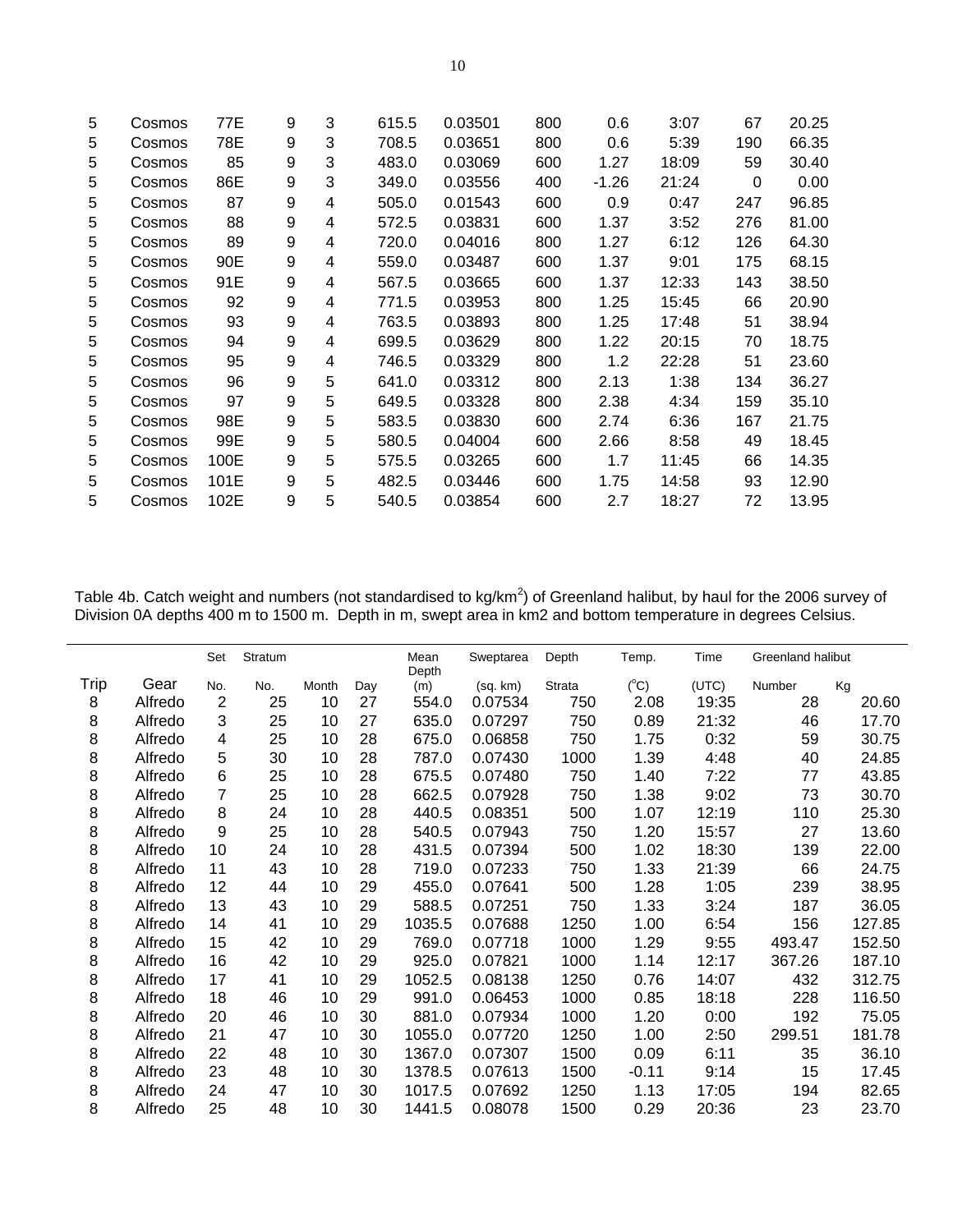| 8 | Alfredo | 26 | 49 | 10 | 31             | 1286.5 | 0.07633 | 1500 | 0.11                    | 0:04  | 39             | 44.65  |
|---|---------|----|----|----|----------------|--------|---------|------|-------------------------|-------|----------------|--------|
| 8 | Alfredo | 27 | 50 | 10 | 31             | 1159.0 | 0.07220 | 1250 | 1.07                    | 2:21  | 1097.94        | 733.10 |
| 8 | Alfredo | 28 | 51 | 10 | 31             | 805.5  | 0.07733 | 1000 | 1.15                    | 5:14  | 121            | 42.45  |
| 8 | Alfredo | 29 | 50 | 10 | 31             | 1199.5 | 0.07548 | 1250 | 0.44                    | 7:53  | 554.00         | 401.00 |
| 8 | Alfredo | 30 | 49 | 10 | 31             | 1308.0 | 0.06926 | 1500 | 0.32                    | 12:53 | 87             | 86.75  |
| 8 | Alfredo | 31 | 54 | 10 | 31             | 509.0  | 0.07709 | 750  | 1.00                    | 19:12 | 49             | 20.55  |
| 8 | Alfredo | 32 | 54 | 10 | 31             | 626.0  | 0.07564 | 750  | 1.17                    | 21:02 | 178            | 39.70  |
| 8 | Alfredo | 33 | 53 | 10 | 31             | 480.5  | 0.06508 | 500  | 1.20                    | 23:27 | 37             | 12.75  |
| 8 | Alfredo | 34 | 54 | 11 | 1              | 698.5  | 0.08164 | 750  | 1.09                    | 3:30  | 177            | 49.55  |
| 8 | Alfredo | 35 | 55 | 11 | 1              | 415.5  | 0.07085 | 500  | 0.85                    | 10:06 | 9              | 1.90   |
| 8 | Alfredo | 36 | 55 | 11 | 1              | 413.5  | 0.06230 | 500  | 0.88                    | 13:32 | 24             | 9.35   |
| 8 | Alfredo | 37 | 52 | 11 | 1              | 516.0  | 0.07070 | 750  | 1.00                    | 16:15 | 98             | 22.85  |
| 8 | Alfredo | 38 | 52 | 11 | 1              | 611.5  | 0.06862 | 750  | 1.04                    | 22:23 | $\overline{7}$ | 2.25   |
| 8 | Alfredo | 39 | 59 | 11 | $\overline{c}$ | 914.0  | 0.06991 | 1000 | 1.15                    | 4:57  | 56             | 22.55  |
| 8 | Alfredo | 40 | 58 | 11 | $\overline{c}$ | 539.5  | 0.07176 | 750  | 1.00                    | 9:25  | 40             | 10.75  |
| 8 | Alfredo | 41 | 58 | 11 | $\overline{c}$ | 643.5  | 0.06624 | 750  | 1.10                    | 12:35 | 26             | 7.15   |
| 8 | Alfredo | 44 | 51 | 11 | 3              | 759.0  | 0.07138 | 1000 | 1.20                    | 9:55  | 145            | 59.50  |
| 8 | Alfredo | 45 | 53 | 11 | 3              | 476.0  | 0.07487 | 500  | 1.07                    | 12:37 | 84             | 31.25  |
| 8 | Alfredo | 46 | 44 | 11 | 3              | 429.5  | 0.07366 | 500  | 0.83                    | 19:17 | 92             | 24.85  |
| 8 | Alfredo | 47 | 47 | 11 | 3              | 1173.5 | 0.07598 | 1250 | 0.82                    | 22:04 | 157            | 105.10 |
| 8 | Alfredo | 48 | 45 | 11 | 4              | 624.0  | 0.07566 | 750  | 1.29                    | 4:27  | 158            | 40.65  |
| 8 | Alfredo | 49 | 45 | 11 | 4              | 685.0  | 0.07355 | 750  | 1.29                    | 7:46  | 203            | 47.10  |
| 8 | Alfredo | 56 | 40 | 11 | 5              | 1482.5 | 0.07866 | 1500 | 0.04                    | 0:28  | 28             | 34.05  |
| 8 | Alfredo | 57 | 40 | 11 | 5              | 1465.0 | 0.06988 | 1500 | 3.12                    | 2:54  | 16             | 21.40  |
| 8 | Alfredo | 58 | 40 | 11 | 5              | 1444.5 | 0.06176 | 1500 | 0.02                    | 5:32  | 22             | 25.15  |
| 8 | Alfredo | 59 | 40 | 11 | 5              | 1302.5 | 0.08186 | 1500 | 0.38                    | 8:15  | 94             | 95.55  |
| 8 | Alfredo | 62 | 31 | 11 | 5              | 1029.0 | 0.07313 | 1250 | 0.92                    | 14:36 | 181            | 135.85 |
| 8 | Alfredo | 64 | 30 | 11 | 5              | 827.5  | 0.07821 | 1000 | 1.21                    | 17:45 | 279            | 161.05 |
| 8 | Alfredo | 65 | 33 | 11 | 5              | 572.5  | 0.07334 | 750  | 2.45                    | 19:37 | 77             | 33.80  |
| 8 | Alfredo | 66 | 40 | 11 | 5              | 1441.5 | 0.08161 | 1500 | 0.11                    | 23:43 | 20             | 18.80  |
| 8 | Alfredo | 67 | 40 | 11 | 6              | 1360.0 | 0.08016 | 1500 | 0.31                    | 2:32  | 54             | 70.05  |
| 8 | Alfredo | 69 | 33 | 11 | 6              | 565.5  | 0.08005 | 750  | 2.78                    | 6:37  | 81             | 34.70  |
| 8 | Alfredo | 70 | 34 | 11 | 6              | 425.5  | 0.23971 | 500  | 3.12                    | 9:06  | 82             | 40.17  |
| 8 | Alfredo | 71 | 34 | 11 | 6              | 461.5  | 0.07962 | 500  | $\overline{\mathbf{4}}$ | 13:02 | 90             | 36.85  |
| 8 | Alfredo | 72 | 30 | 11 | 6              | 880.5  | 0.07678 | 1000 | 2.1                     | 18:51 | 334            | 176.45 |
| 8 | Alfredo | 73 | 32 | 11 | 6              | 1301.5 | 0.08016 | 1500 | 0.24                    | 22:05 | 15             | 13.60  |
| 8 | Alfredo | 74 | 30 | 11 | $\overline{7}$ | 976.0  | 0.08271 | 1000 | 1.05                    | 4:28  | 73             | 47.65  |
| 8 | Alfredo | 75 | 30 | 11 | $\overline{7}$ | 787.5  | 0.08203 | 1000 | 1.29                    | 7:06  | 85             | 58.50  |
| 8 | Alfredo | 76 | 25 | 11 | $\overline{7}$ | 651.0  | 1.21829 | 750  | 2.06                    | 9:53  | 66             | 37.10  |
|   |         |    |    |    |                |        |         |      |                         |       |                |        |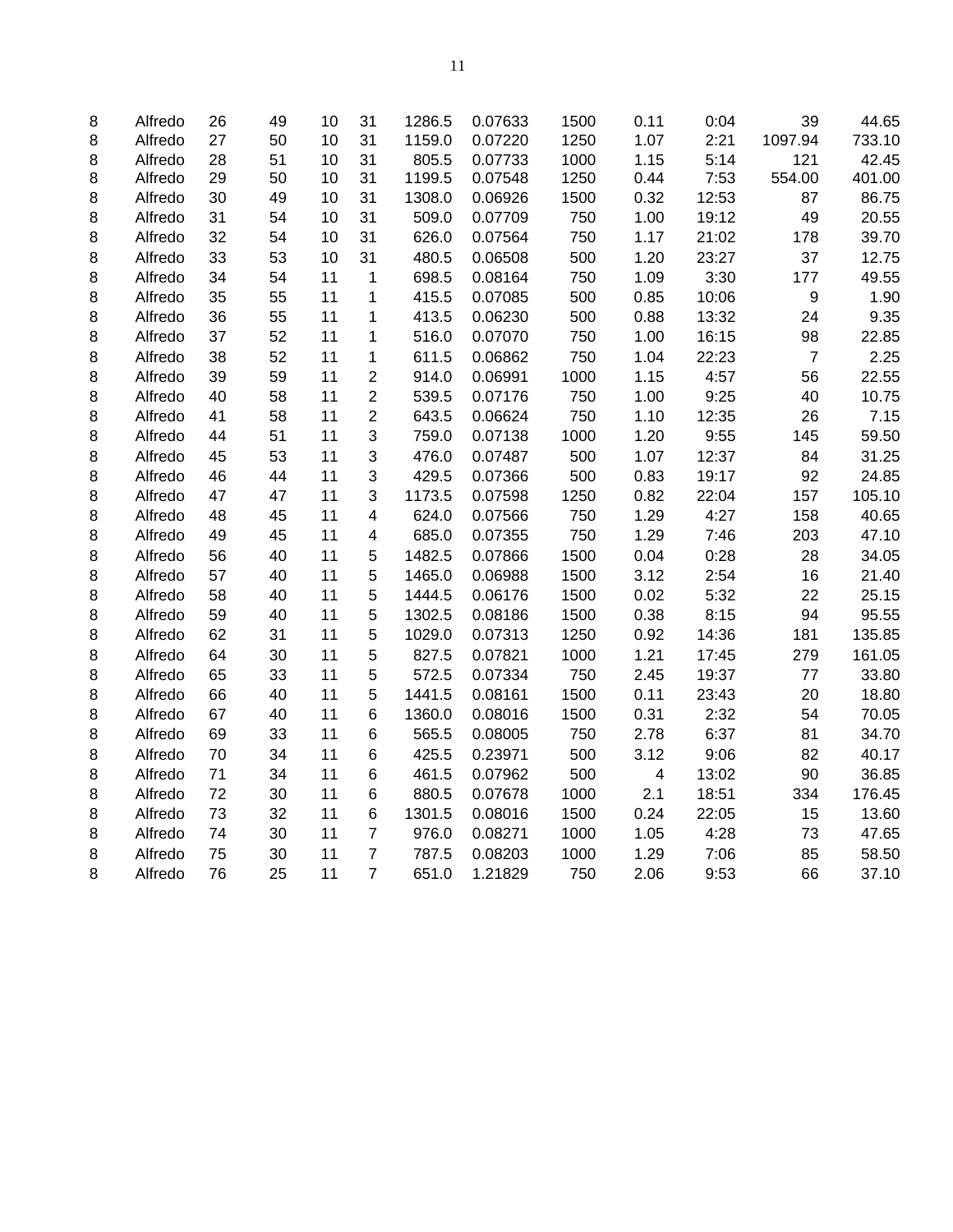| Year/Section | Stratum   | Survey Area | No.            | <b>Mean Biomass</b> | <b>Biomass</b> | <b>SE</b> |
|--------------|-----------|-------------|----------------|---------------------|----------------|-----------|
|              | (m)       | (sq. km)    | Sets           | (t/sq. km)          | (tons)         |           |
| 1999         | 401-500   | 2919        | 8              | 0.3914              | 1142.6         | 431.2     |
| 0A-South     | 501-750   | 11213       | 18             | 0.8232              | 9230.7         | 2825.8    |
|              | 751-1000  | 8719        | 12             | 1.5764              | 13744.3        | 2559.2    |
|              | 1001-1250 | 10211       | 12             | 2.9763              | 30391.4        | 7857.9    |
|              | 1251-1500 | 11518       | 15             | 1.2373              | 14251.4        | 4588.4    |
|              | Overall   | 44580       | 65             | 1.5424              | 68760.4        | 18262.5   |
| 2001         | 401-500   | 429         | $\overline{2}$ | 0.3621              | 155.3          | 153.5     |
| 0A-South     | 501-750   | 11213       | 18             | 1.8865              | 21153.1        | 5107.0    |
|              | 751-1000  | 8719        | $\overline{7}$ | 3.3261              | 29000.3        | 7665.9    |
|              | 1001-1250 | 10211       | $\overline{7}$ | 2.5958              | 26505.5        | 7075.2    |
|              | 1251-1500 | 9903        | 14             | 0.4228              | 4187.4         | 869.4     |
|              | Overall   | 40475       | 48             | 2.0013              | 81001.6        | 20871.1   |
| 2004         | 401-500   | 2823        | 5              | 0.6149              | 1735.9         | 504.2     |
| 0A-South     | 501-750   | 11213       | 13             | 1.4800              | 16595.5        | 6040.8    |
|              | 751-1000  | 8719        | 12             | 2.0645              | 18000.8        | 5948.9    |
|              | 1001-1250 | 10211       | 11             | 3.2376              | 33058.8        | 5589.9    |
|              | 1251-1500 | 11518       | 17             | 1.4573              | 16785.4        | 7273.9    |
|              | Overall   | 44484       | 58             | 1.9372              | 86176.4        | 12501.6   |
| 2006         | 401-500   | 4092        | 10             | 0.2868              | 1173.6         | 197.4     |
| 0A-South     | 501-750   | 13439       | 20             | 0.3531              | 4745.9         | 569.4     |
|              | 751-1000  | 8719        | 12             | 1.2338              | 10757.4        | 2020.4    |
|              | 1001-1250 | 8763        | 8              | 3.4553              | 30278.4        | 9470.3    |
|              | 1251-1500 | 9902        | 12             | 0.5368              | 5315.4         | 1052.3    |
|              | Overall   | 44915       | 62             | 1.1638              | 52270.8        | 9759.0    |

Table 5. Biomass estimates (tons) of Greenland halibut by depth stratum for NAFO Division 0A.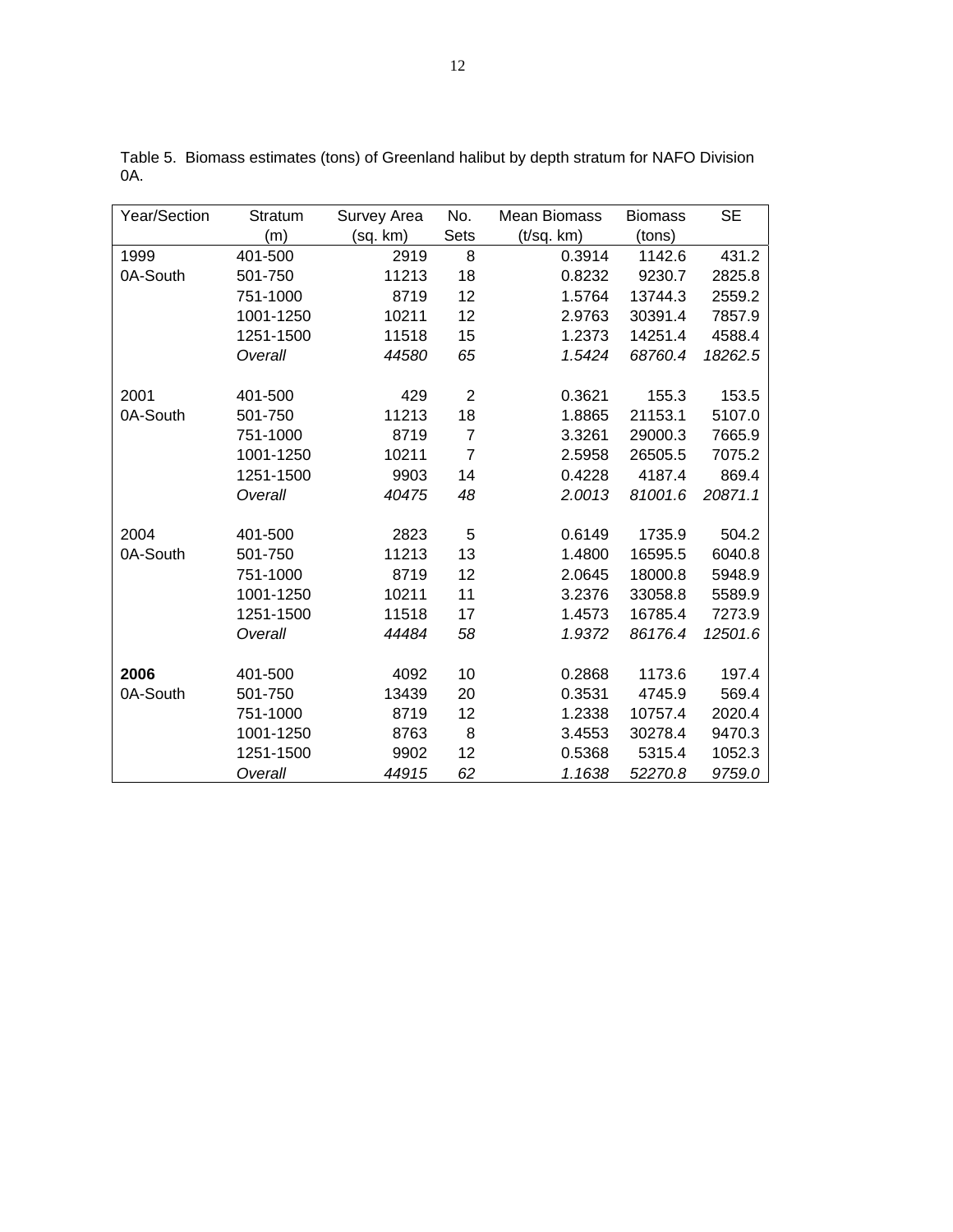| Year/Section | Stratum   | Survey Area | No.            | Mean Abundance | Abundance    | <b>SE</b>   |
|--------------|-----------|-------------|----------------|----------------|--------------|-------------|
|              | (m)       | (sq. km)    | Sets           | (sq. km)       |              |             |
| 1999         | 401-500   | 2919        | 8              | 1229.90        | $3.6E + 06$  | $1.3E + 06$ |
| 0A-South     | 501-750   | 11213       | 18             | 2327.80        | $2.61E+07$   | 8.5E+06     |
|              | 751-1000  | 8719        | 12             | 3482.70        | $3.04E + 07$ | $5.5E + 06$ |
|              | 1001-1250 | 10211       | 12             | 4579.40        | 4.68E+07     | $1.3E + 07$ |
|              | 1251-1500 | 11518       | 15             | 1045.40        | $1.2E + 07$  | $3.6E + 06$ |
|              | Overall   | 44580       | 65             | 2666.22        | 1.189E+08    | $3.2E + 07$ |
|              |           |             |                |                |              |             |
| 2001         | 401-500   | 429         | $\overline{2}$ | 553.60         | $2.4E + 05$  | $2.3E + 05$ |
| 0A-South     | 501-750   | 11213       | 18             | 3840.20        | 4.31E+07     | $1.0E + 07$ |
|              | 751-1000  | 8719        | $\overline{7}$ | 4100.60        | 3.58E+07     | $9.9E + 06$ |
|              | 1001-1250 | 10211       | $\overline{7}$ | 3456.60        | 3.53E+07     | $1.1E + 07$ |
|              | 1251-1500 | 9903        | 14             | 439.60         | $4.4E + 06$  | $8.4E + 05$ |
|              | Overall   | 40475       | 48             | 2932.65        | 1.187E+08    | $3.3E + 07$ |
|              |           |             |                |                |              |             |
| 2004         | 401-500   | 2823        | 5              | 1892.90        | 5.34E+06     | 2.0E+06     |
| 0A-South     | 501-750   | 11213       | 13             | 2977.10        | 3.34E+07     | $1.1E + 07$ |
|              | 751-1000  | 8719        | 12             | 3000.40        | 2.62E+07     | $9.5E + 06$ |
|              | 1001-1250 | 10211       | 11             | 3319.00        | 3.39E+07     | $6.2E + 06$ |
|              | 1251-1500 | 11518       | 17             | 1066.10        | $1.23E + 07$ | $5.1E + 06$ |
|              | Overall   | 44484       | 58             | 2496.53        | $1.11E + 08$ | $1.7E + 07$ |
|              |           |             |                |                |              |             |
| 2006         | 401-500   | 4092        | 10             | 1124.92        | 4.60E+06     | $1.1E + 06$ |
| 0A-South     | 501-750   | 13439       | 20             | 1110.16        | 1.49E+07     | $2.5E + 06$ |
|              | 751-1000  | 8719        | 12             | 2651.23        | $2.31E+07$   | 4.7E+06     |
|              | 1001-1250 | 8763        | 8              | 5103.15        | 4.47E+07     | $1.4E + 07$ |
|              | 1251-1500 | 9902        | 12             | 493.60         | 4.89E+06     | 1.0E+06     |
|              | Overall   | 44915       | 62             | 2053.77        | $9.22E + 07$ | $1.5E + 07$ |

Table 6. Abundance estimates (000's) of Greenland halibut by depth stratum for NAFO Division 0A.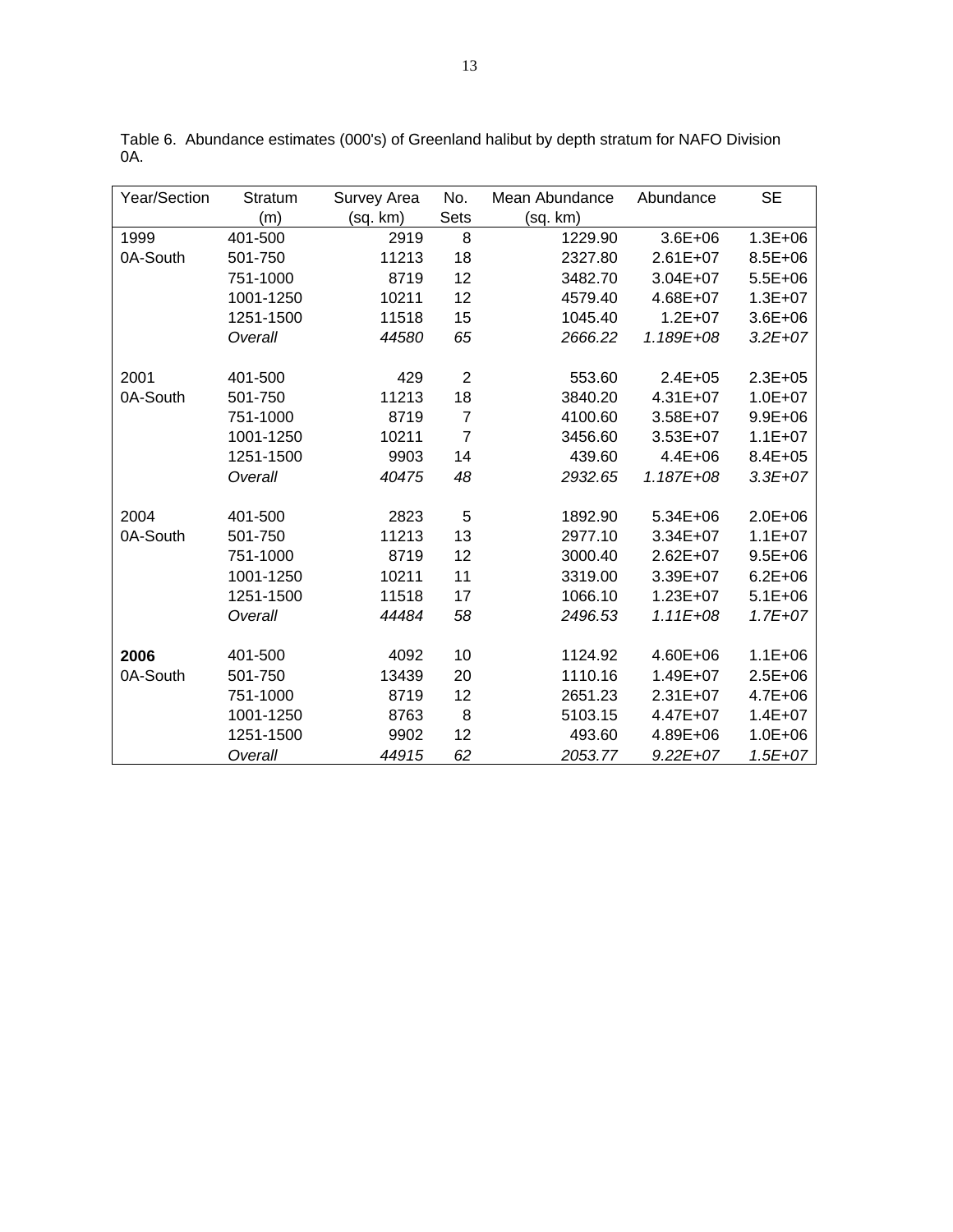| Length Class     | Div. 0A    |            |            |           |
|------------------|------------|------------|------------|-----------|
| (3cm)            | South 1999 | 2001       | 2004       | 2006      |
| 0                |            |            |            |           |
| 3                |            |            |            |           |
| 6                | 73.240     |            |            | 1.707     |
| 9                | 26.119     | 7.370      |            | 10.101    |
| 12               | 61.248     | 16.925     | 25.854     | 24.231    |
| 15               | 21.036     | 192.867    | 722.746    | 463.183   |
| 18               | 322.593    | 181.545    | 443.925    | 1045.423  |
| 21               | 639.739    | 766.476    | 1408.294   | 4342.790  |
| 24               | 2902.035   | 2130.242   | 1881.047   | 3895.186  |
| 27               | 8512.532   | 2464.872   | 5011.075   | 5402.579  |
| 30               | 12473.322  | 4327.508   | 5605.143   | 6754.058  |
| 33               | 15944.903  | 8561.021   | 8367.771   | 9331.157  |
| 36               | 16947.771  | 16223.824  | 10617.731  | 13128.299 |
| 39               | 17014.003  | 22102.681  | 13436.041  | 14054.939 |
| 42               | 14621.133  | 23835.554  | 15697.215  | 12623.585 |
| 45               | 10750.969  | 17459.631  | 15979.390  | 9052.162  |
| 48               | 6443.782   | 10695.541  | 13845.141  | 6147.754  |
| 51               | 4122.988   | 5219.180   | 9238.186   | 2945.622  |
| 54               | 2247.477   | 2096.945   | 4329.138   | 1826.323  |
| 57               | 1250.561   | 1189.117   | 2095.964   | 655.492   |
| 60               | 704.208    | 592.811    | 976.217    | 141.346   |
| 63               | 471.663    | 255.268    | 532.397    | 91.726    |
| 66               | 242.111    | 140.190    | 317.073    | 77.932    |
| 69               | 117.638    | 131.897    | 141.182    | 30.591    |
| 72               | 127.133    | 40.866     | 126.200    | 24.271    |
| 75               | 9.577      | 23.947     | 69.875     |           |
| 78               | 18.739     |            | 45.719     |           |
| 81               | 9.427      |            | 42.088     |           |
| 84               |            | 28.336     | 17.519     |           |
| 87               |            |            | 33.085     |           |
| 90               |            |            | 14.255     |           |
| 93               | 9.290      |            | 10.644     |           |
| 96               |            |            | 6.874      |           |
| 99               |            | 14.516     |            |           |
| missing          |            |            |            | 175.886   |
|                  | 116085.24  |            |            |           |
| Total            | 0          | 118699.128 | 111037.788 | 92246.343 |
| Total <45 cm     | 89559.675  | 80810.884  | 63216.842  | 71077.237 |
| percent <45 cm   | 77.150     | 68.080     | 56.933     | 77.052    |
| percent <= 35 cm | 35.299     | 15.711     | 21.133     | 33.899    |

Table 7. Length distribution (3cm groups) estimated total number (000's) for Greenland halibut from NAFO Division 0A surveys (weighted by survey area).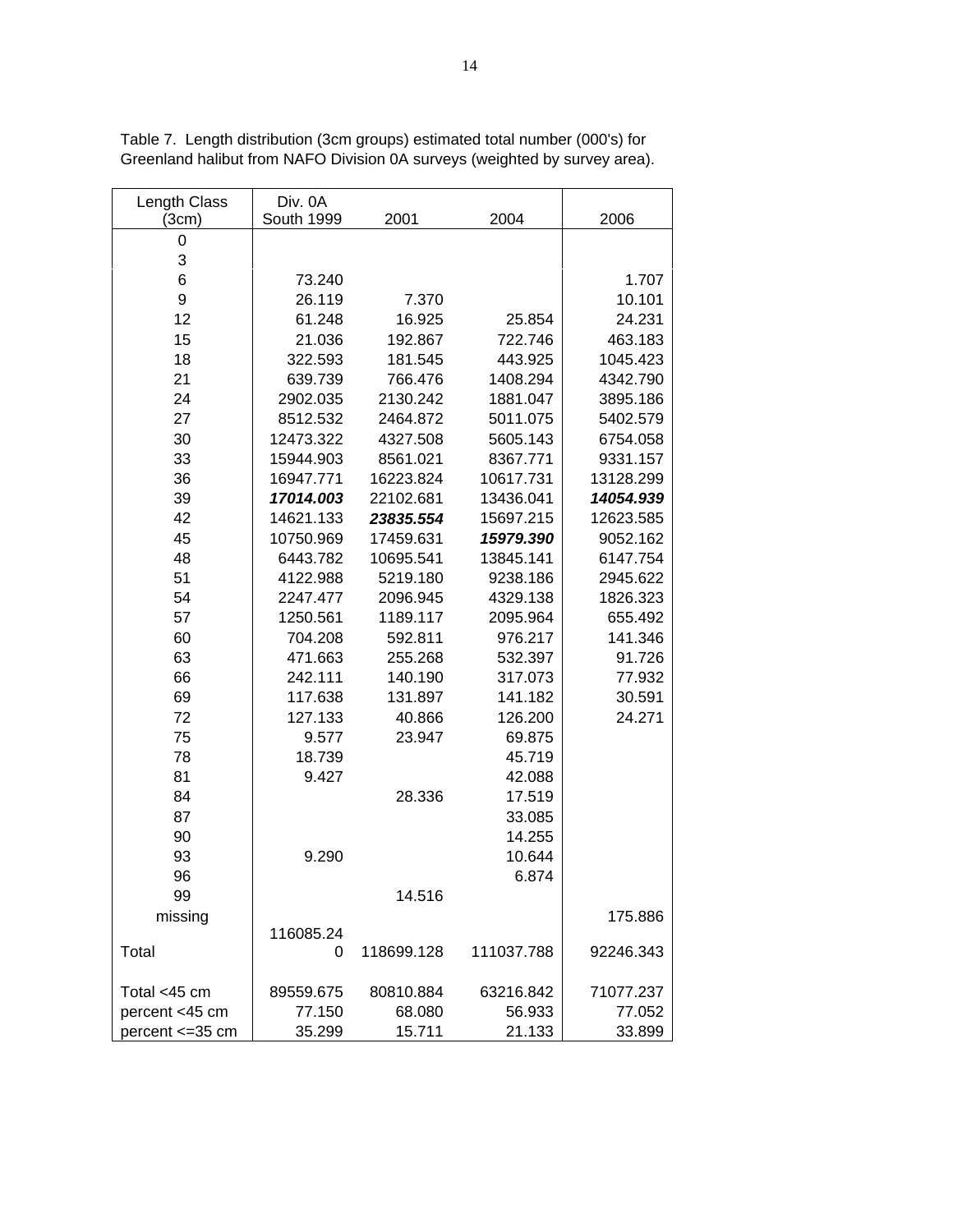

Figure 1. Stratification scheme for North Atlantic Fisheries Organization Division 0A, 66° N to 72° N.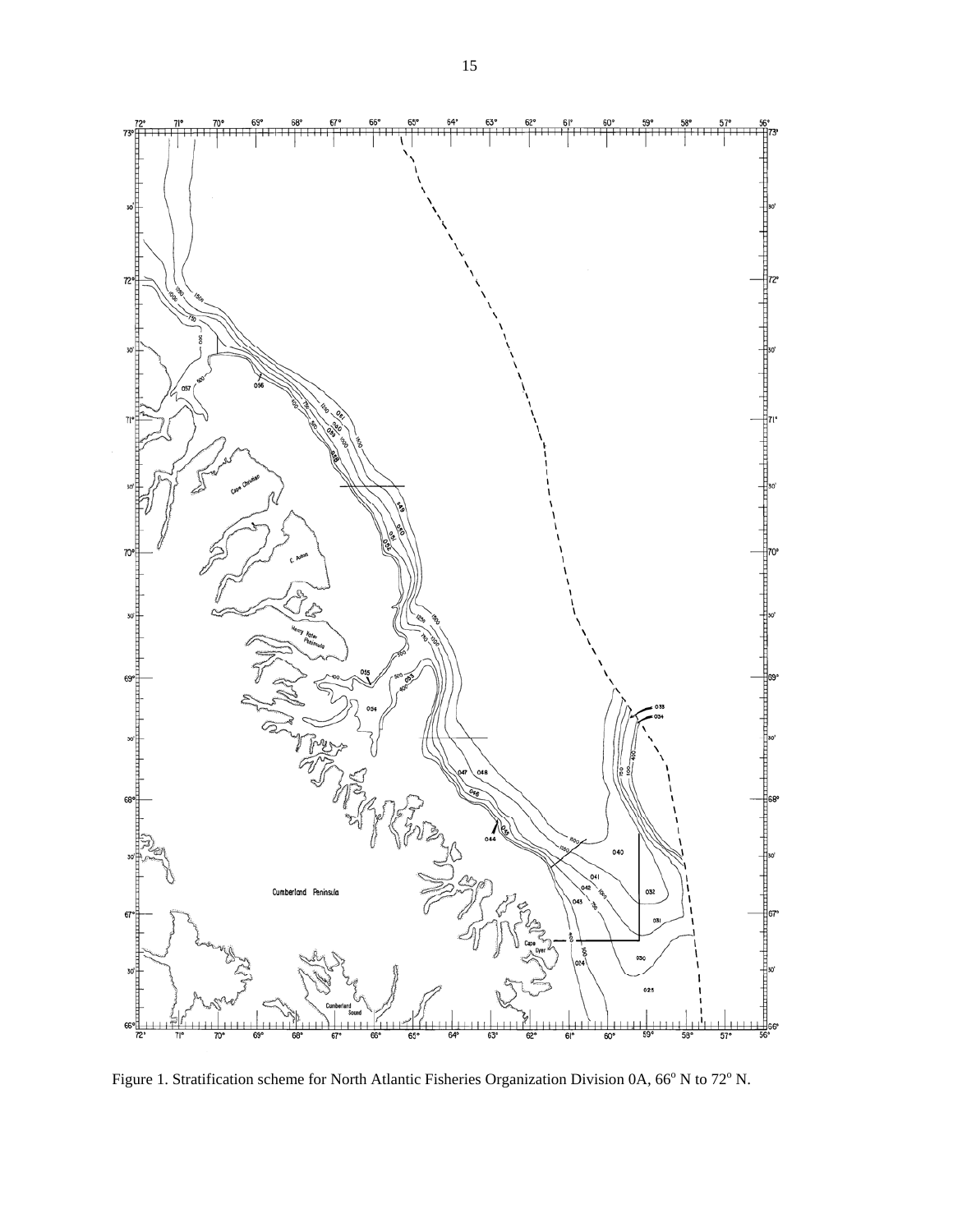

Figure 2. Distribution of catches (number/km<sup>2</sup> and t/ km<sup>2</sup> for the 2006 Division 0A shallow water survey covering depths 100 m to 800 m.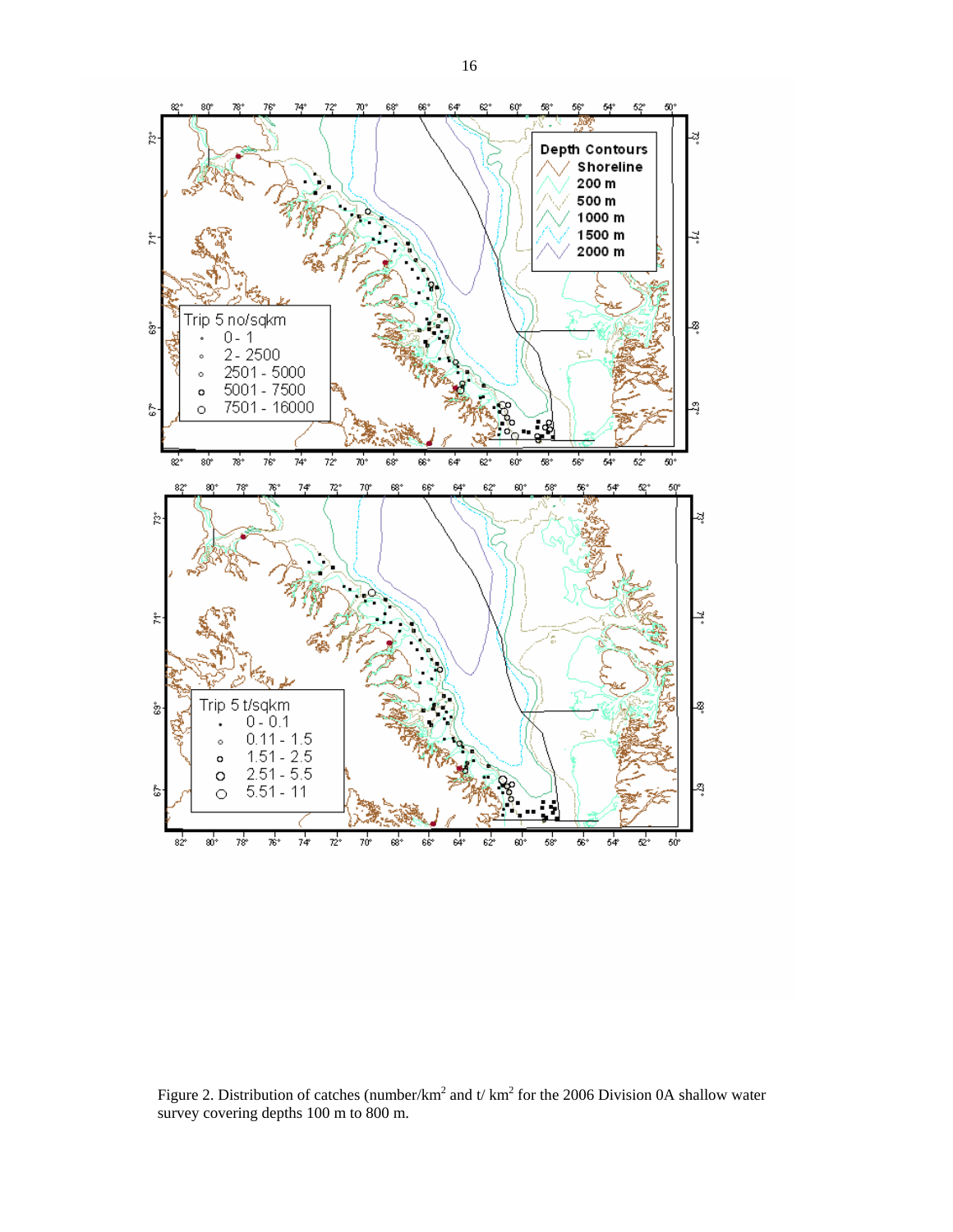

Figure 3. Distribution of catches (numbers/km<sup>2</sup> and t/ km<sup>2</sup> for the 2006 Division 0A deepwater survey covering depths 400 m to 1500.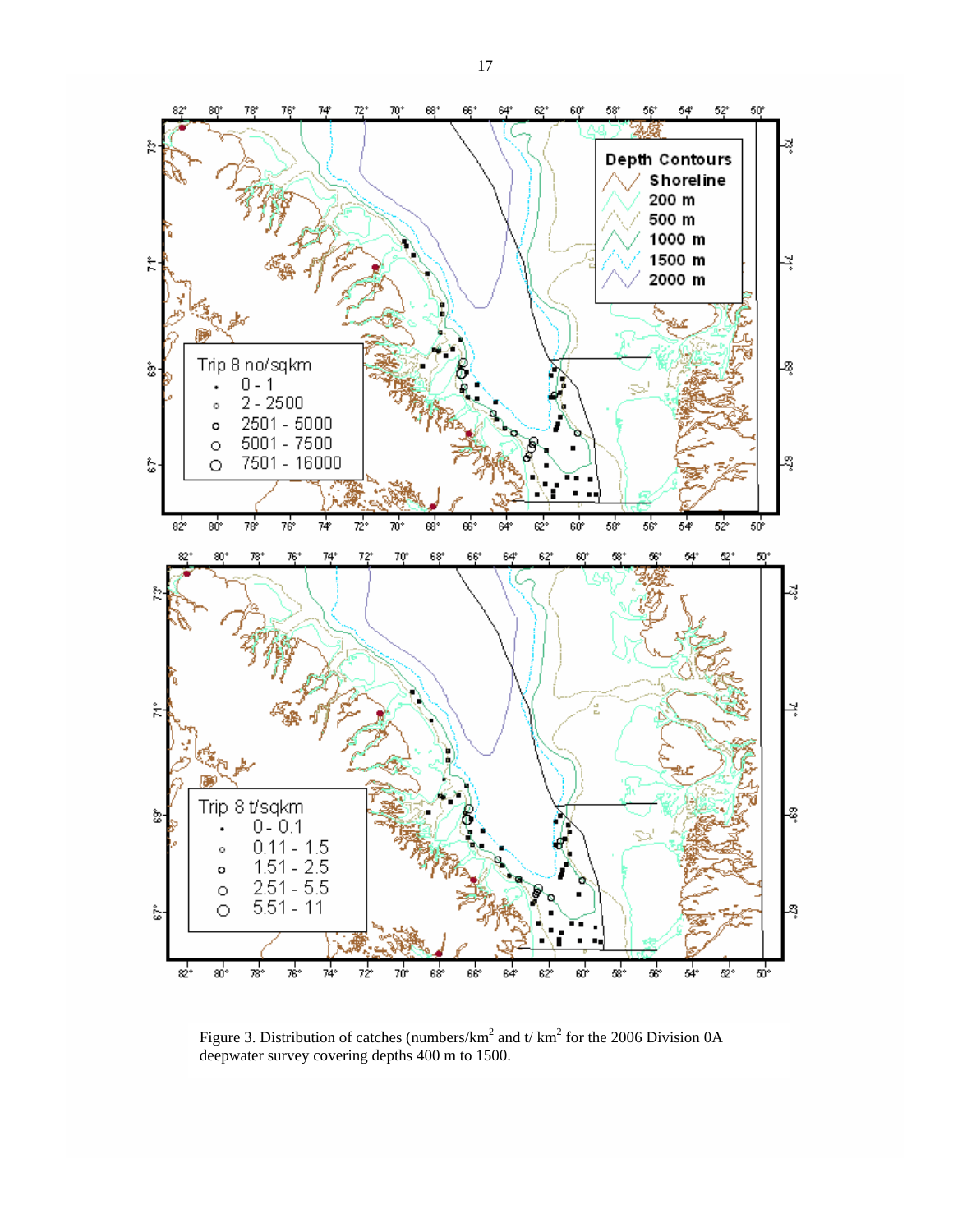

Figure 4. Distribution of catches (numbers/ $km^2$ ) in Division 0A, 1999, 2001, 2004 and 2006.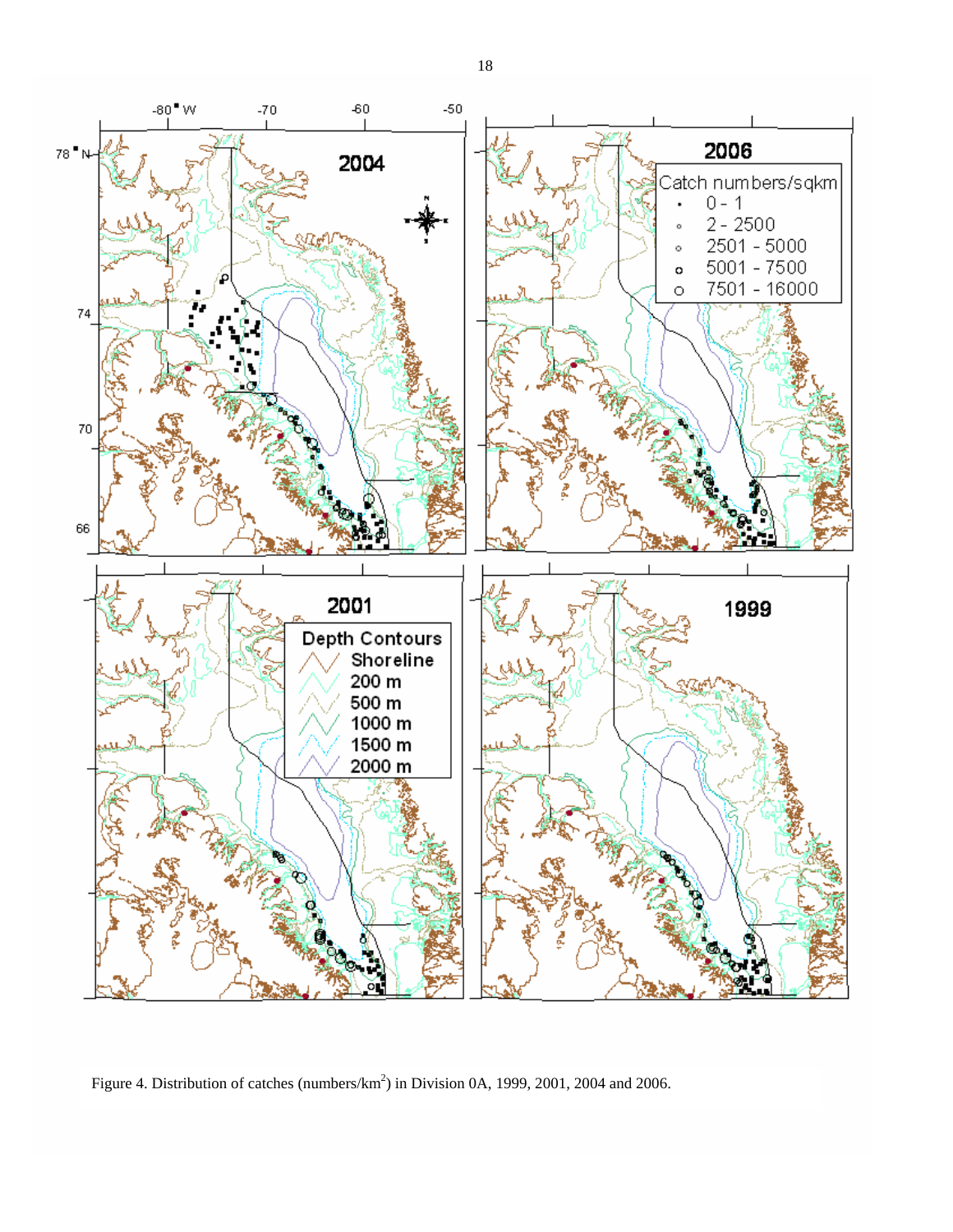

Figure 5. Distribution of catches  $(t/km^2)$  in Division 0A, 1999, 2001, 2004 and 2006.

19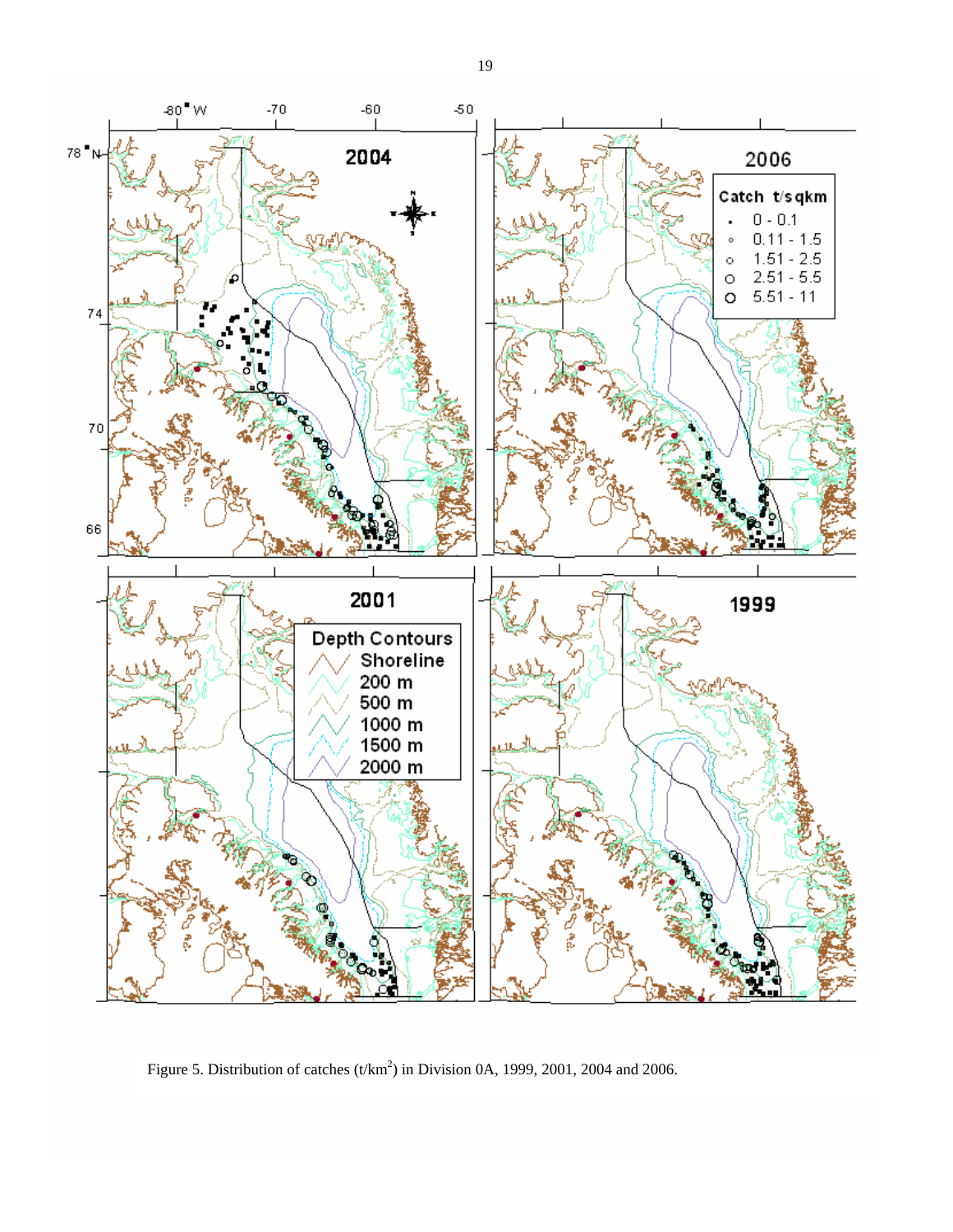

Figure 6. Greenland halibut length distribution, by depth for Division 0A-south, 2006 (standardized to numbers/km<sup>2</sup> and weighted by number of tows in each depth strata).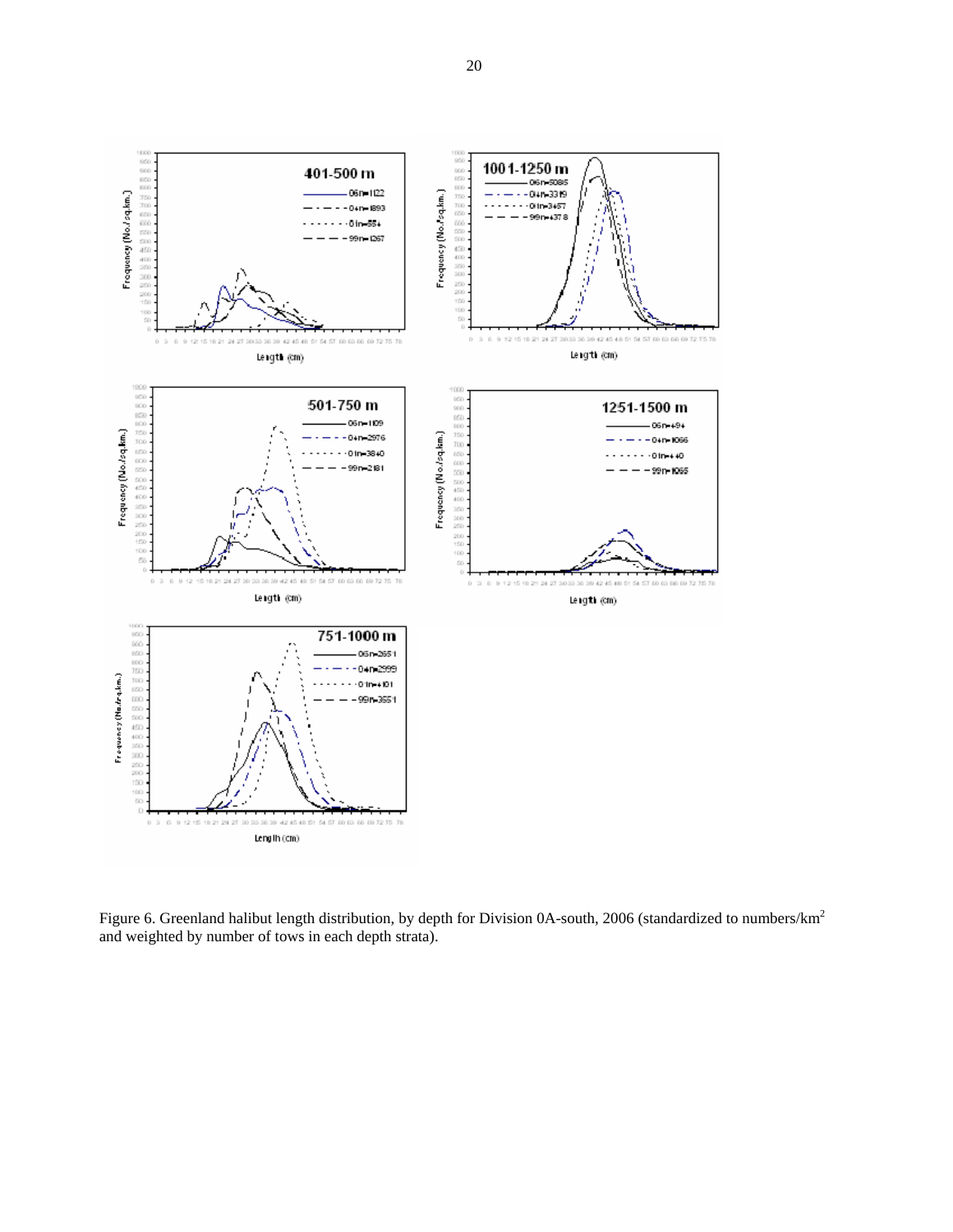

Figure 7. Estimated abundance at length for the Greenland halibut in NAFO Division 0A, 1999, 2001, 2004 and 2006 (weighted by stratum area).



Figure 8. Length frequency distribution by depth strata for the Division 0A shallow water survey (standardized to numbers/ $km^2$  and weighted by number of tows in each depth strata).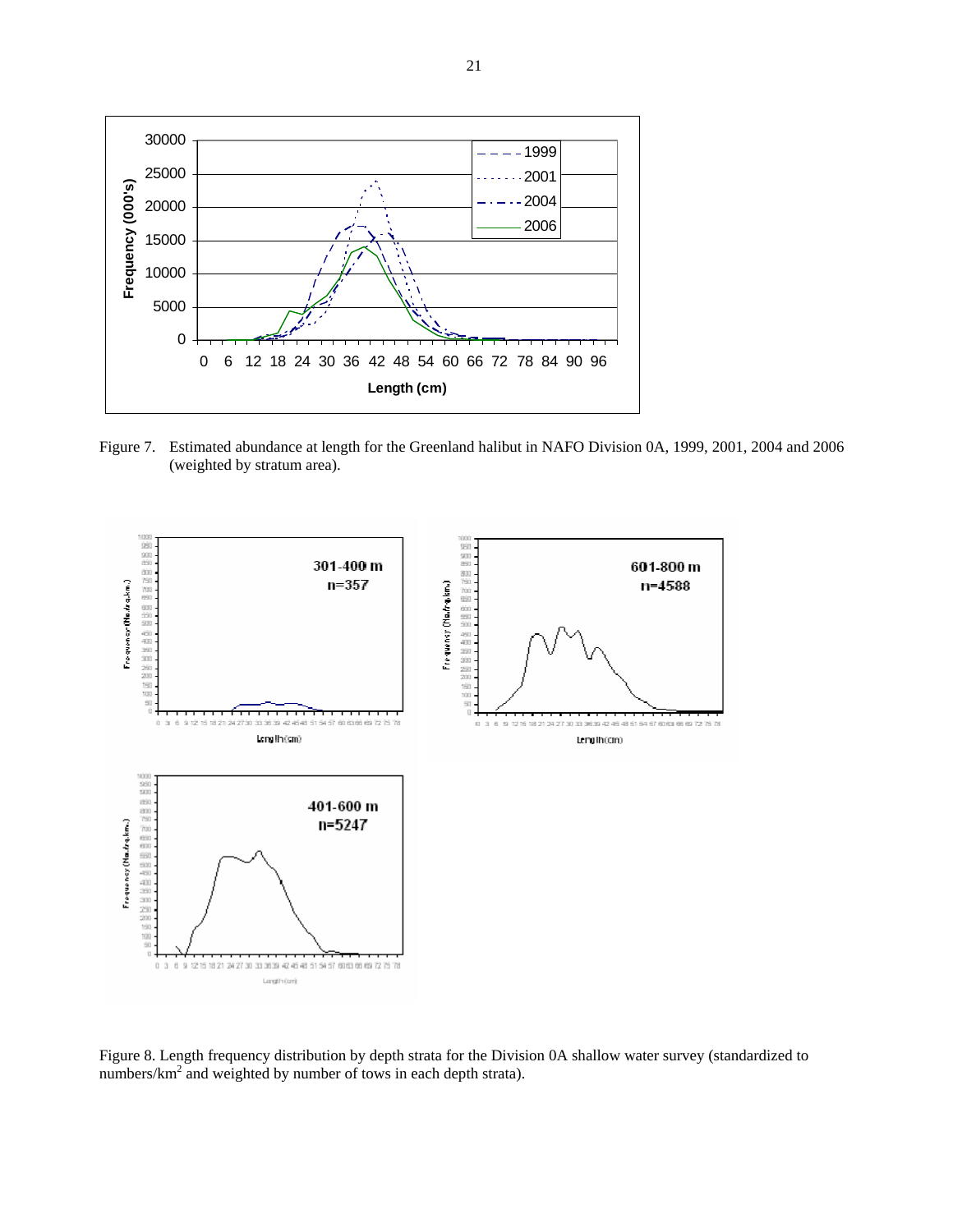Appendix 1. List of species caught during the 2006 survey in southern NAFO Division 0A covering water depths 100  $m$  to 800 m, including maximum weight, maximum numbers per tow (not standardized to  $km<sup>2</sup>$  swept), minimum and maximum depth, minimum and maximum temperature and maximum latitude.

|                               |            |                |       |                  |       |       | Min          |              | Max.              |
|-------------------------------|------------|----------------|-------|------------------|-------|-------|--------------|--------------|-------------------|
|                               |            |                | Max.  |                  | Min.  | Max.  |              |              | Pos.              |
|                               |            | No.            | Wt.   | Max.             | Depth | Depth | Tem          | Max.         | (N <sup>2</sup> ) |
| <b>Species</b>                | Code       | Sets           | (Kg)  | No.              | (m)   | (m)   | p.           | Temp.        | Lat.)             |
| Alepocephalus agassizzi       | <b>ALA</b> | 1              | 0.008 | 1                | 533.5 | 533.5 | 1.2          | 1.2          | 70                |
| Alepocephalus bairdii         | <b>ALB</b> | 1              | 0.008 | 1                | 637   | 637   | 1.3          | 1.3          | 66.3              |
| Anarhichas minor              | CAS        | $\mathbf{1}$   |       | $\mathbf{1}$     | 361   | 361   | $\mathbf{1}$ | $\mathbf{1}$ | 67.9              |
| Arctogadus glacialis          | <b>ACT</b> | 8              | 0.218 | 9                | 188.5 | 533.5 | $-1.5$       | 1.2          | 72.3              |
| Artediellus atlanticus        | <b>ARA</b> | 48             | 1.696 | 45               | 103   | 737.5 | $-1.8$       | 1.8          | 72.3              |
| Artediellus sp.               | <b>ART</b> | $\mathbf{1}$   | 0.256 | $\overline{4}$   | 119.5 | 119.5 | $-1.7$       | $-1.7$       | 67.1              |
| Artediellus uncinatus         | <b>ARU</b> | $\overline{2}$ | 0.232 | 3                | 126   | 553.5 | $-1.8$       | 1.4          | 70.3              |
| Aspidophoroides monopterygius | ASP        | $\mathbf{1}$   | 0.006 | $\mathbf{1}$     | 239.5 | 239.5 | $-1.4$       | $-1.4$       | 68.3              |
| Bathylagus euryops            | <b>BAT</b> | 17             | 0.354 | 26               | 414   | 777.5 | 0.9          | 2.1          | 72                |
| Bathypolypus bairdii          | <b>BBA</b> | $\overline{c}$ | 0.152 | 1                | 482.5 | 699.5 | 1.2          | 1.8          | 66.5              |
| Bathypolypus pugniger         | <b>BPU</b> | $\mathbf{1}$   | 0.118 | 4                | 575.5 | 575.5 | 1.7          | 1.7          | 66.3              |
| Bathyraja spinicauda          | <b>BSP</b> | 1              | 1.502 | 1                | 468.5 | 468.5 | 0.8          | 0.8          | 68.6              |
| Benthosema glaciale           | <b>BEG</b> | 18             | 0.53  | 113              | 461   | 720   | 0.6          | 2.7          | 70                |
| Boreogadus saida              | POC        | 84             | 132   | 7725             | 103   | 777.5 | $-1.8$       | 2.7          | 72.3              |
| Borostomias antarcticus       | <b>BOA</b> | 1              | 0.054 | 1                | 575.5 | 575.5 | 1.7          | 1.7          | 66.3              |
| Careproctus micropus          | <b>CRM</b> | 8              | 0.012 | $\overline{2}$   | 162.5 | 737.5 | $-1.7$       | 1.3          | 72.1              |
| Careproctus reinhardti        | CAR        | 38             | 0.374 | 26               | 175   | 777.5 | $-1.7$       | 1.4          | 72                |
| Cirroteuthis mülleri          | CIM        | 3              | 0.682 | $\mathfrak 2$    | 103   | 672.5 | $-1.8$       | 1.2          | 70.7              |
| Cottunculus microps           | <b>COM</b> | 16             | 0.614 | 6                | 533.5 | 777.5 | 0.6          | 1.7          | 72                |
| Cyclopteropsis macalpini      | NY1        | 7              | 0.12  | 28               | 123   | 328.5 | $-1.8$       | $\mathbf{1}$ | 72.1              |
| Cyclothone microdon           | <b>CLM</b> | $\overline{4}$ | 0.006 | $\mathfrak 2$    | 103   | 777.5 | $-1.8$       | 1.3          | 72                |
| Eumicrotremus derjugini       | <b>EDR</b> | 28             | 0.835 | 24               | 103   | 737.5 | $-1.8$       | $\mathbf{1}$ | 72.15             |
| Eumicrotremus spinosus        | <b>EUM</b> | 41             | 3.992 | 88               | 103   | 556   | $-1.8$       | 1.2          | 71.7              |
| Gadidae                       | <b>GAD</b> | 1              | 0.001 | $\mathbf{1}$     | 150.5 | 150.5 | $-1.7$       | $-1.7$       | 70.7              |
| Gaidropsarus argentatus       | <b>ONA</b> | 12             | 0.18  | 37               | 482.5 | 763.5 | 1.2          | 2.7          | 66.7              |
| Gaidropsarus ensis            | <b>ONN</b> | 30             | 3.588 | 22               | 461   | 777.5 | 0.9          | 2.7          | 72                |
| Gonatus fabricii              | <b>GOF</b> | 19             | 1.534 | 24               | 483   | 763.5 | 0.6          | 2.7          | 69.9              |
| Gonatus sp.                   | <b>GON</b> | 6              | 4     | 16               | 482.5 | 771.5 | 1.2          | 1.8          | 69.3              |
| Gonatus sp.                   | <b>GSP</b> | 1              | 0.03  | 3                | 461   | 461   | 1.2          | 1.2          | 66.5              |
| Gymnelus retrodorsalis        | <b>GYR</b> | 5              | 0.084 | 12               | 123   | 580.5 | $-1.8$       | 2.7          | 68.7              |
| Gymnelus sp.                  | <b>GYM</b> | $\overline{4}$ | 0.018 | $\overline{2}$   | 139   | 245   | $-1.7$       | $\mathbf{1}$ | 71.2              |
| Gymnocanthus tricuspis        | <b>GYT</b> | 3              | 0.03  | $\boldsymbol{2}$ | 150.5 | 549.5 | $-1.7$       | 1            | 72.3              |
| Hippoglossoides platessoides  | <b>PLA</b> | 21             | 1.032 | 5                | 268.5 | 708.5 | $-1.6$       | 1.8          | 71.9              |
| Icelus bicornis               | ICB        | 5              | 0.046 | $\boldsymbol{7}$ | 131   | 312.5 | $-1.8$       | 1            | 72.3              |
| Icelus spatula                | ICS        | 31             | 0.262 | 71               | 103   | 708.5 | $-1.8$       | 1            | 71.9              |
| Lampanyctus macdonaldi        | <b>LMC</b> | 5              | 0.296 | 12               | 575.5 | 649.5 | 1.3          | 2.7          | 66.6              |
| Leptagonus decagonus          | <b>EUD</b> | 38             | 0.312 | 37               | 123   | 737.5 | $-1.8$       | 1.4          | 72.3              |
| Leptoclinus maculatus         | <b>LEM</b> | $\tau$         | 0.03  | 5                | 131   | 708.5 | $-1.7$       | $\mathbf{1}$ | 72.3              |
| Liparididae                   | LIP        | 11             | 0.6   | 8                | 239.5 | 771.5 | $-1.6$       | 1.3          | 70.9              |
| Liparis fabricii              | LIF        | 82             | 5.684 | 427              | 103   | 777.5 | $-1.8$       | 2.7          | 72.3              |
| Liparis gibbus                | LIG        | 26             | 0.908 | 44               | 103   | 549.5 | $-1.8$       | 1.1          | 72.3              |
| Lithodes maja                 | <b>KCT</b> | $\mathbf{1}$   | 0.214 | 1                | 482.5 | 482.5 | 1.8          | 1.8          | 66.2              |
|                               |            |                |       |                  |       |       |              |              |                   |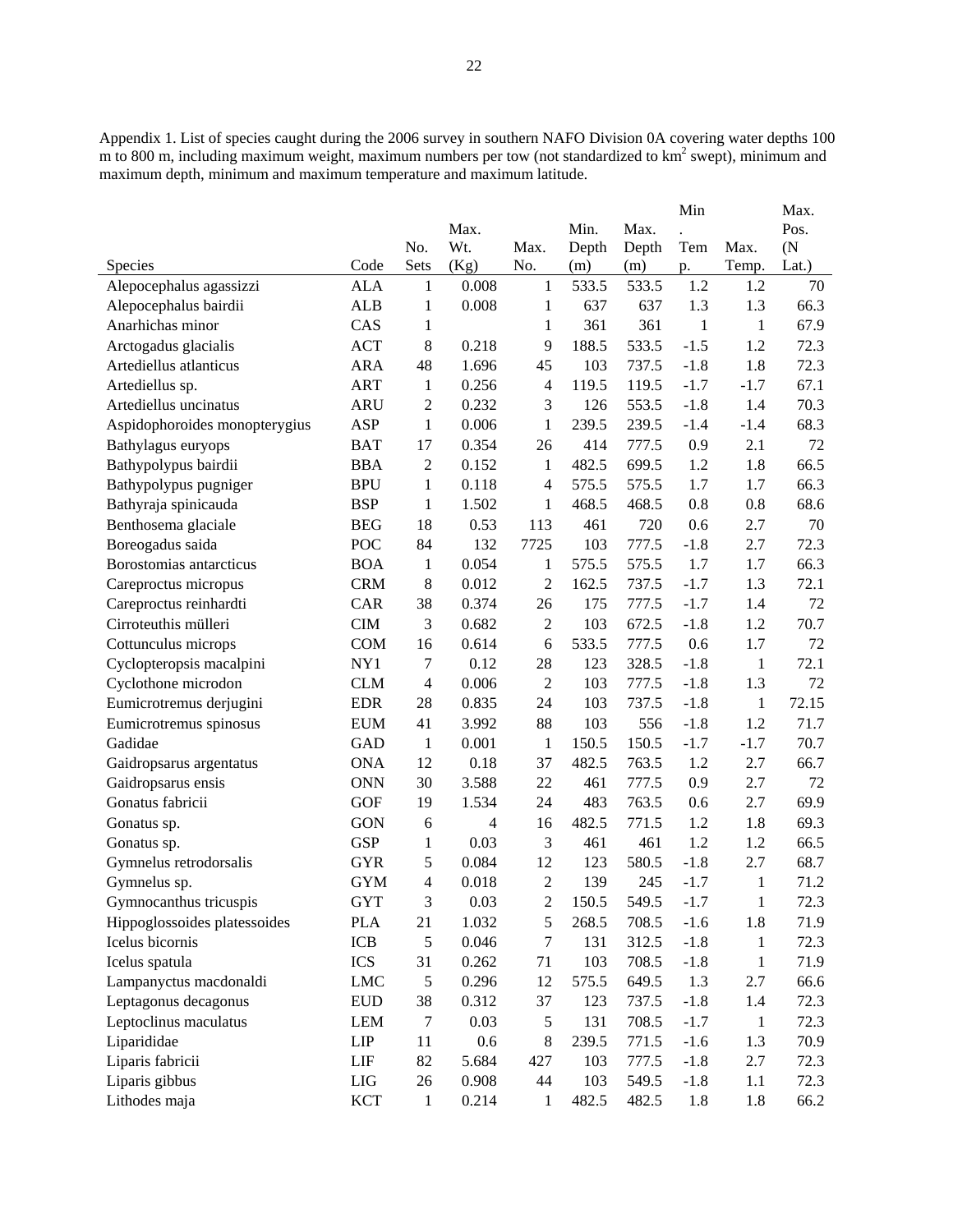| Lumpenidae                   | <b>LUP</b> | 5              | 0.04  | $\overline{4}$ | 215   | 483   | $-1.5$       | 1.3          | 71.6  |
|------------------------------|------------|----------------|-------|----------------|-------|-------|--------------|--------------|-------|
| Lumpenus fabricii            | <b>LFA</b> | $\mathbf{1}$   | 0.036 | $\overline{4}$ | 154   | 154   | $-1.8$       | $-1.8$       | 71.3  |
| Lycenchelys kolthoffi        | <b>LYK</b> | 9              | 0.018 | 3              | 312.5 | 720   | $-0.5$       | 1.4          | 72.3  |
| Lycenchelys muraena          | LMU        | 1              | 0.004 | $\mathbf{1}$   | 637   | 637   | 1.3          | 1.3          | 66.3  |
| Lycenchelys sarsi            | <b>LYS</b> | $\mathbf{1}$   | 0.008 | 1              | 187   | 187   | $-1.6$       | $-1.6$       | 67.9  |
| Lycenchelys sp.              | <b>LYY</b> | 17             | 0.566 | 62             | 268.5 | 763.5 | $-1.6$       | 1.8          | 71.5  |
| Lycodes esmarki              | <b>LYE</b> | 13             | 2     | 16             | 149.5 | 771.5 | $-1.7$       | 1.7          | 70.7  |
| Lycodes eudipleurostictus    | <b>LYN</b> | 28             | 1.094 | 41             | 162.5 | 720   | $-1.7$       | 2.7          | 72.1  |
| Lycodes frigidus             | <b>LFR</b> | $\sqrt{2}$     | 0.032 | $\mathfrak s$  | 700.5 | 708.5 | 0.6          | 1.2          | 69    |
| Lycodes luetkeni             | LLU        | $\sqrt{2}$     | 0.942 | $\mathbf{1}$   | 533.5 | 572.5 | 1.2          | 1.4          | 70    |
| Lycodes macallister          | <b>LMA</b> | $\overline{4}$ | 0.344 | $\overline{2}$ | 409   | 708.5 | $-0.9$       | 1.2          | 69    |
| Lycodes paamiuti             | <b>LPA</b> | 13             | 0.434 | 14             | 232.5 | 777.5 | $-1.5$       | 2.7          | 72.1  |
| Lycodes pallidus             | <b>LYP</b> | $\mathbf{1}$   | 0.046 | $\mathbf{1}$   | 317.5 | 317.5 | $-0.9$       | $-0.9$       | 68.6  |
| Lycodes reticulatus          | <b>LYR</b> | 40             | 8     | 95             | 103   | 771.5 | $-1.8$       | 1.3          | 72.3  |
| Lycodes seminudus            | <b>LSE</b> | $\mathfrak 3$  | 0.376 | 9              | 641.5 | 777.5 | 1.2          | 1.2          | 72    |
| Lycodes sp.                  | <b>ELZ</b> | 24             | 2.636 | 66             | 126   | 725.5 | $-1.8$       | 1.8          | 71.5  |
| Lycodes terranova            | <b>LYT</b> | $\tau$         | 0.62  | 20             | 482.5 | 771.5 | 0.9          | 2.7          | 70.9  |
| Lycodes vahli                | <b>LYV</b> | 11             | 0.838 | 6              | 268.5 | 771.5 | $-1.6$       | 2.7          | 71.4  |
| Macrourus berglax            | <b>RHG</b> | $\,8\,$        | 2.108 | $\tau$         | 567.5 | 771.5 | 1.2          | 2.7          | 67.1  |
| Mallotus villosus            | CAP        | 4              | 0.032 | $\overline{2}$ | 149.5 | 349   | $-1.6$       | $-1.3$       | 67.9  |
| Myctophidae                  | <b>MYC</b> | 18             | 3.324 | 220            | 361   | 771.5 | 0.9          | 2.7          | 71.4  |
| Myoxocephalus scorpius       | <b>MSC</b> | $\overline{c}$ | 0.098 | $\mathbf{1}$   | 232.5 | 461   | $-1.5$       | 1.2          | 70.9  |
| Nezumia bairdi               | <b>NZB</b> | $\mathbf{1}$   | 0.006 | $\mathbf{1}$   | 575.5 | 575.5 | 1.7          | 1.7          | 66.3  |
| Notacanthus chemnitzii       | <b>NOT</b> | $\mathbf{1}$   | 0.77  | 1              | 641   | 641   | 2.1          | 2.1          | 66.7  |
| Notolepis rissoi             | <b>NRI</b> | 3              | 0.136 | 3              | 461   | 580.5 | 1.2          | 2.7          | 66.5  |
| Paralepididae                | PAR        | 5              | 0.262 | $\overline{4}$ | 482.5 | 699.5 | 0.9          | 2.7          | 67.25 |
| Paraliparis bathybius        | PAB        | $\mathbf{1}$   | 0.002 | 1              | 637   | 637   | 1.3          | 1.3          | 66.3  |
| Raja hyperborea              | <b>RHB</b> | 25             | 21.7  | 17             | 171   | 777.5 | $-1.8$       | 1.4          | 72    |
| Raja radiata                 | <b>RRD</b> | 9              | 3.408 | $\,8\,$        | 381.5 | 575.5 | 0.3          | 2.7          | 69.1  |
| Reinhardtius hippoglossoides | <b>GHL</b> | 54             | 104.5 | 276            | 280.5 | 777.5 | $-0.9$       | 2.7          | 72.1  |
| Rossia moelleri              | <b>RMO</b> | $\mathbf{2}$   | 0.036 | 1              | 139   | 150.5 | $-1.7$       | $-1.7$       | 70.7  |
| Rossia palpebrosa            | <b>RPA</b> | 6              | 0.078 | 6              | 123   | 328.5 | $-1.8$       | $\mathbf{1}$ | 72.1  |
| Rossia sp.                   | <b>ROS</b> | 4              | 0.082 | $\mathfrak s$  | 154   | 537   | $-1.8$       | 1.8          | 72.3  |
| Scopelosaurus lepidus        | SCO        | $\mathbf{1}$   | 0.002 | $\mathbf{1}$   | 556   | 556   | 1.2          | 1.2          | 71.4  |
| Sebastes marinus             | <b>REG</b> | 4              | 3.665 | 4              | 482.5 | 641   | 1.1          | 2.7          | 68.15 |
| Sebastes mentella            | <b>REB</b> | 34             | 18.55 | 201            | 103   | 771.5 | $-1.8$       | 2.7          | 71.9  |
| Shrimp                       | <b>REJ</b> | 89             | 18.9  | 56             | 103   | 777.5 | $-1.8$       | 2.7          | 72.3  |
| Somniosus microcephalus      | <b>GSK</b> | 5              | 140   | $\mathbf{1}$   | 149.5 | 777.5 | $-1.5$       | 1.2          | 72    |
| Squid                        | SQT        | $\mathbf{1}$   | 0.01  | $\overline{4}$ | 637   | 637   | 1.3          | 1.3          | 66.3  |
| Stomias boa                  | <b>STO</b> | $8\,$          | 0.026 | 3              | 414   | 763.5 | $\mathbf{1}$ | 2.7          | 70.7  |
| Synapobranchus kaupi         | <b>SYN</b> | 10             | 0.39  | 10             | 540.5 | 763.5 | 1.2          | 2.7          | 66.7  |
| Triglops nybelini            | <b>TRN</b> | 60             | 13.35 | 1060           | 103   | 777.5 | $-1.8$       | 2.7          | 72.3  |
| Triglops pingeli             | <b>TRP</b> | 35             | 4.084 | 363            | 103   | 589.5 | $-1.8$       | 1.3          | 71.7  |
| Triglops sp.                 | TRI        | $\tau$         | 0.72  | 68             | 119.5 | 381.5 | $-1.7$       | 0.3          | 70.1  |
| Xenodermichthys copei        | <b>XEC</b> | $\mathbf{2}$   | 0.03  | 1              | 482.5 | 540.5 | 1.8          | 2.7          | 66.3  |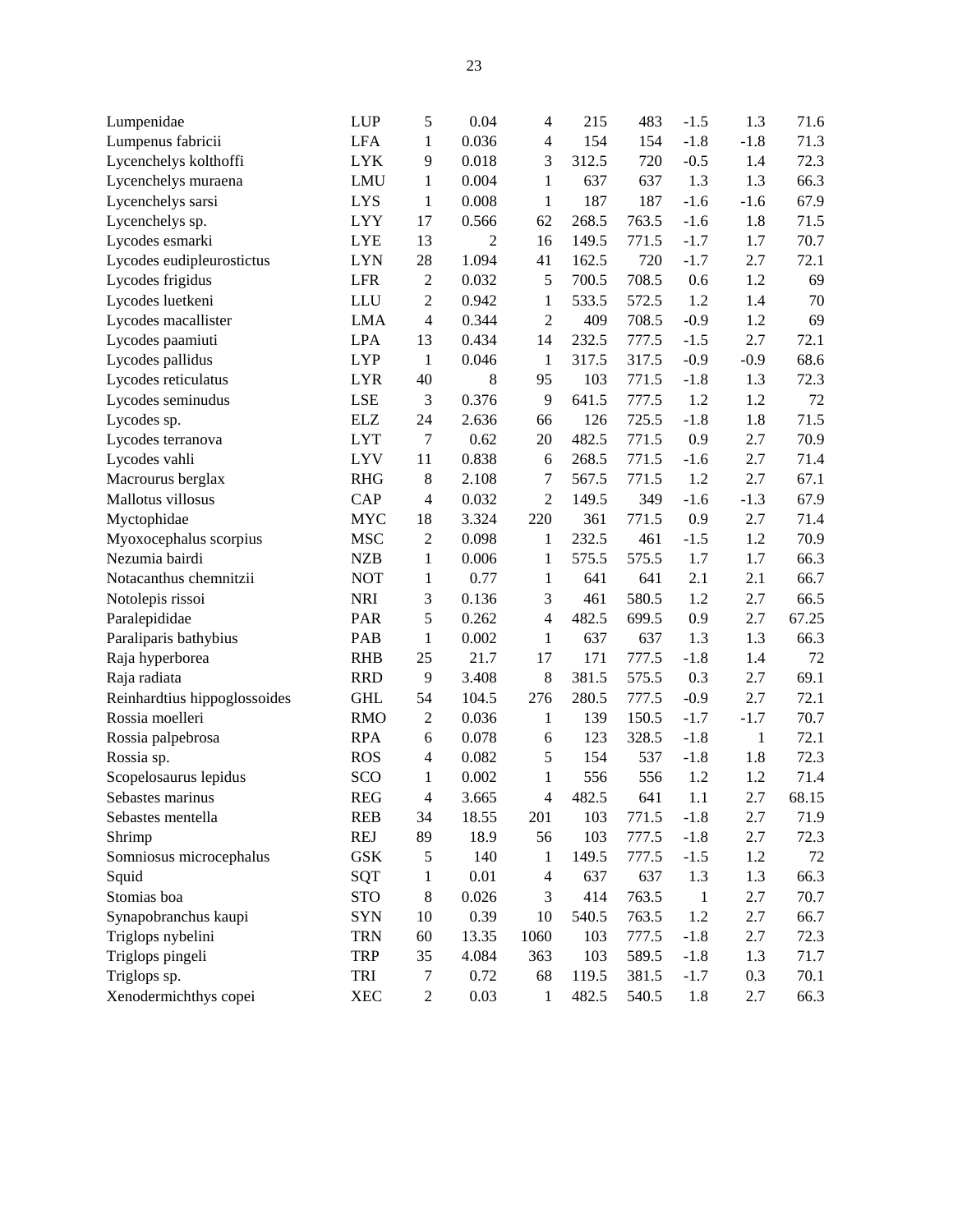Appendix 2. List of species caught during the 2006 survey in southern NAFO Division 0A covering water depths 400 m to 1500 m, including maximum weight, maximum numbers per tow (not standardized to km<sup>2</sup> swept), minimum and maximum depth, minimum and maximum temperature and maximum latitude.

|                              |            |                          |        |                          |        |        | Min                  | Max            |          |
|------------------------------|------------|--------------------------|--------|--------------------------|--------|--------|----------------------|----------------|----------|
|                              |            |                          | Max.   |                          | Min.   | Max.   | $\ddot{\phantom{a}}$ |                | Max.     |
|                              |            | No.                      | Wt.    | Max.                     | Depth  | Depth  | Te                   | Tem            | Pos.     |
| <b>Species</b>               | Code       | Sets                     | (Kg)   | No.                      | (m)    | (m)    | mp.                  | p.             | (N Lat.) |
| Anarhichas denticulatus      | CAD        | $\overline{2}$           | 2.615  | $\mathbf{1}$             | 461.5  | 880.5  | 2.1                  | $\overline{4}$ | 68       |
| Anarhichas minor             | CAS        | $\mathbf{1}$             | 4.45   | $\mathbf{1}$             | 425.5  | 425.5  | 3.1                  | 3.1            | 68.45    |
| Arctogadus glacialis         | <b>ACT</b> | 5                        | 0.088  | 3                        | 413.5  | 643.5  | 0.9                  | 1.3            | 70.9     |
| Arctozenius rissoi           | <b>ARZ</b> | 3                        | 0.05   | $\mathbf{1}$             | 440.5  | 925    | 1.1                  | 1.3            | 67.35    |
| Artediellus atlanticus       | <b>ARA</b> | 25                       | 0.56   | 25                       | 413.5  | 1482.5 | $\boldsymbol{0}$     | $\overline{4}$ | 70.9     |
| Bathylagus euryops           | <b>BAT</b> | $8\,$                    | 0.098  | $\overline{4}$           | 588.5  | 1444.5 | $\mathbf{0}$         | 1.4            | 68.85    |
| Bathylagus sp.               | <b>BAS</b> | 1                        | 0.042  | 2                        | 662.5  | 662.5  | 1.4                  | 1.4            | 66.3     |
| Bathypolypus bairdii         | <b>BBA</b> | 1                        | 0.05   | 1                        | 827.5  | 827.5  | 1.2                  | 1.2            | 68.3     |
| Bathypolypus sp.             | <b>BSE</b> | $\mathbf{1}$             | 0.035  | $\mathbf{1}$             | 572.5  | 572.5  | 2.5                  | 2.5            | 68.3     |
| Benthosema glaciale          | <b>BEG</b> | 38                       | 0.21   | 46                       | 425.5  | 1482.5 | $-0.1$               | 3.1            | 70.8     |
| Boreogadus saida             | POC        | 26                       | 84.3   | 513                      | 413.5  | 1302.5 | 0.1                  | $\overline{4}$ | 70.9     |
| Borostomias antarcticus      | <b>BOA</b> | 1                        | 0.006  | 1                        | 675    | 675    | 1.8                  | 1.8            | 66.4     |
| Careproctus reinhardti       | <b>CAR</b> | 13                       | 0.178  | $\overline{\mathcal{A}}$ | 413.5  | 976    | 0.8                  | 1.8            | 70.35    |
| Cirroteuthis mülleri         | <b>CIM</b> | 25                       | 13.022 | 42                       | 480.5  | 1482.5 | $-0.1$               | 3.1            | 69.1     |
| Clupea harengus              | <b>HER</b> | $\mathbf{1}$             | 0.234  | $\mathbf{1}$             | 431.5  | 431.5  | 1                    | $\mathbf{1}$   | 66.7     |
| Cottunculus microps          | <b>COM</b> | 15                       | 0.96   | 3                        | 415.5  | 1199.5 | 0.4                  | 2.1            | 70.9     |
| Cyclothone microdon          | <b>CLM</b> | 2                        | 0.004  | $\mathbf{1}$             | 624    | 976    | $\mathbf{1}$         | 1.3            | 67.6     |
| Eumicrotremus spinosus       | <b>EUM</b> | 6                        | 6.965  | 83                       | 413.5  | 509    | 0.8                  | 1.2            | 69.7     |
| Gadus morhua                 | COD        | $\overline{2}$           | 7.845  | 10                       | 425.5  | 461.5  | 3.1                  | $\overline{4}$ | 68.45    |
| Gaidropsarus argentatus      | <b>ONA</b> | 10                       | 0.615  | $\overline{2}$           | 425.5  | 1465   | 0.4                  | $\overline{4}$ | 69.8     |
| Gaidropsarus ensis           | <b>ONN</b> | 37                       | 9.715  | 39                       | 554    | 1482.5 | $-0.1$               | 3.1            | 69.2     |
| Gonatus fabricii             | <b>GOF</b> | 32                       | 3.968  | 18                       | 425.5  | 1482.5 | $-0.1$               | 3.1            | 70.65    |
| Hippoglossoides platessoides | <b>PLA</b> | 17                       | 1.272  | 9                        | 415.5  | 991    | 0.9                  | $\overline{4}$ | 69.35    |
| Lampanyctus macdonaldi       | <b>LMC</b> | $\mathbf{1}$             | 0.016  | $\mathbf{1}$             | 635    | 635    | 0.9                  | 0.9            | 66.4     |
| Leptagonus decagonus         | <b>EUD</b> | $\overline{\mathcal{A}}$ | 0.066  | 6                        | 415.5  | 588.5  | 0.9                  | 1.3            | 69.35    |
| Leptoclinus maculatus        | <b>LEM</b> | 1                        | 0.005  | $\mathbf{1}$             | 425.5  | 425.5  | 3.1                  | 3.1            | 68.45    |
| Liparis fabricii             | LIF        | 60                       | 0.782  | 43                       | 413.5  | 1482.5 | $-0.1$               | $\overline{4}$ | 70.9     |
| Liparis gibbus               | <b>LIG</b> | 1                        | 0.658  | $\mathbf{1}$             | 480.5  | 480.5  | 1.2                  | 1.2            | 69       |
| Lithodes maja                | <b>KCT</b> | 1                        | 0.26   | 1                        | 461.5  | 461.5  | $\overline{4}$       | $\overline{4}$ | 68       |
| Lycodes esmarki              | <b>LYE</b> | 1                        | 0.354  | 1                        | 461.5  | 461.5  | 4                    | $\overline{4}$ | 68       |
| Lycodes eudipleurostictus    | <b>LYN</b> | 14                       | 0.644  | 6                        | 425.5  | 991    | 0.9                  | 4              | 70.65    |
| Lycodes luetkeni             | LLU        | $\mathbf{1}$             | 0.015  | $\mathbf{1}$             | 565.5  | 565.5  | 2.8                  | 2.8            | 68.55    |
| Lycodes macallister          | LMA        | 3                        | 0.462  | $\overline{\mathcal{A}}$ | 626    | 1017.5 | 1.1                  | 1.2            | 69.05    |
| Lycodes paamiuti             | LPA        | 9                        | 0.082  | $\overline{c}$           | 611.5  | 1308   | 0.3                  | 2.1            | 70.9     |
| Lycodes reticulatus          | <b>LYR</b> | 8                        | 1.752  | 3                        | 413.5  | 698.5  | 0.9                  | 1.3            | 70.35    |
| Lycodes seminudus            | <b>LSE</b> | 2                        | 0.364  | 1                        | 626    | 1199.5 | 0.4                  | 1.2            | 69.05    |
| Macrourus berglax            | <b>RHG</b> | 23                       | 4.905  | 13                       | 554    | 1308   | 0.3                  | 2.8            | 69.2     |
| Myctophidae                  | <b>MYC</b> | $\mathbf{2}$             | 0.06   | 16                       | 662.5  | 675.5  | 1.4                  | 1.4            | 66.4     |
| Notacanthus chemnitzii       | <b>NOT</b> | 6                        | 3.942  | $\overline{4}$           | 651    | 1199.5 | 0.4                  | 2.1            | 68.85    |
| Paraliparis bathybius        | PAB        | 10                       | 0.678  | 11                       | 1286.5 | 1482.5 | $-0.1$               | 3.1            | 68.7     |
| Raja hyperborea              | <b>RHB</b> | 20                       | 37.748 | 20                       | 509    | 1482.5 | $-0.1$               | 3.1            | 69.1     |
| Raja radiata                 | <b>RRD</b> | 15                       | 3.594  | 9                        | 415.5  | 880.5  | 0.9                  | 3.1            | 69.35    |
| Reinhardtius hippoglossoides | <b>GHL</b> | 62                       | 733.1  | 1098                     | 413.5  | 1482.5 | $-0.1$               | $\overline{4}$ | 70.9     |